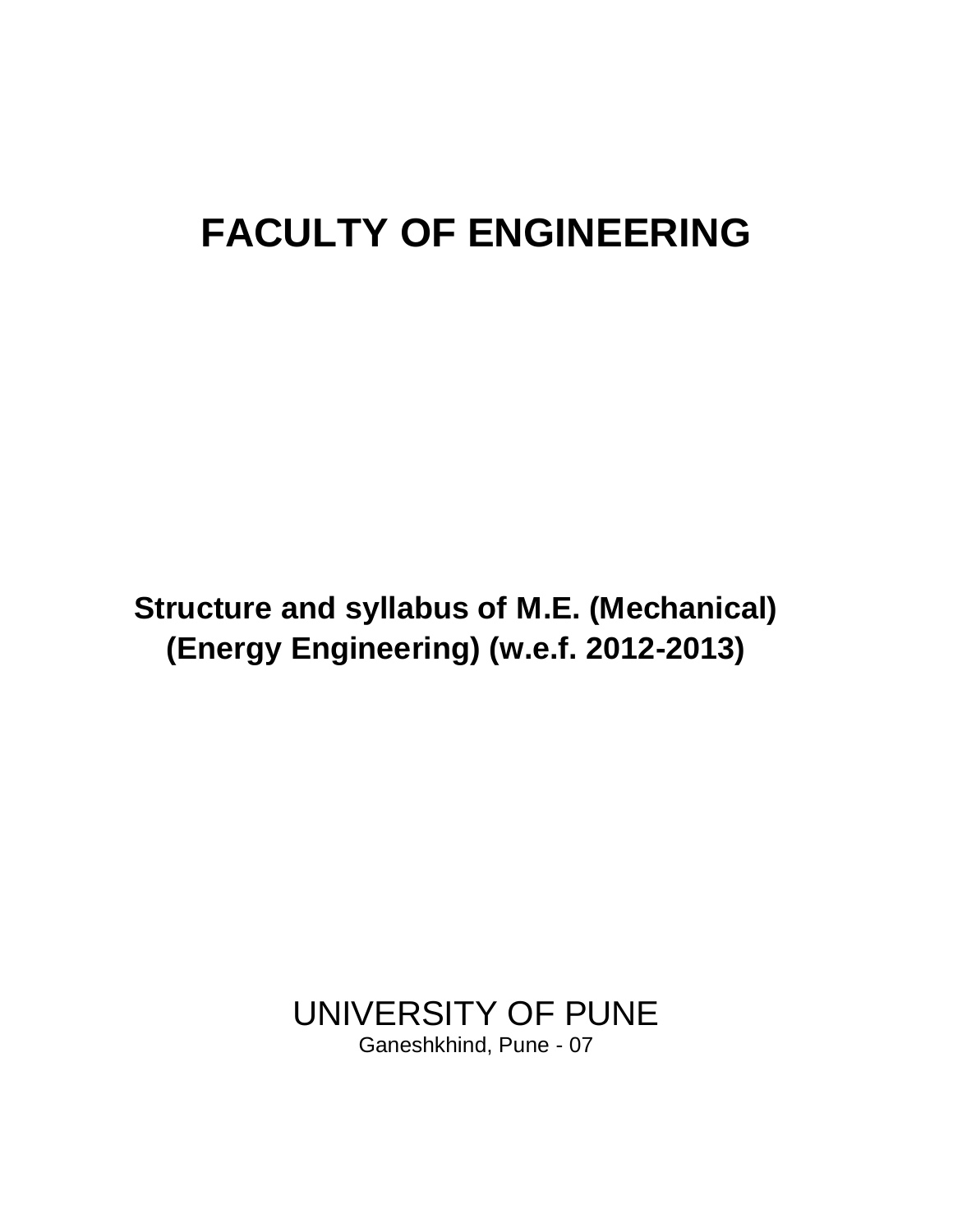# M.E. Mechanical (Energy Engineering) (w. e. f. June 2012)

| <b>Subject</b><br>Code | <b>Subject</b>                                        | <b>Teaching Scheme</b> |                  | <b>Examination Scheme</b> |           |           |              |                |
|------------------------|-------------------------------------------------------|------------------------|------------------|---------------------------|-----------|-----------|--------------|----------------|
|                        |                                                       | Lecture                | <b>Practical</b> | <b>Paper</b>              | <b>TW</b> | <b>OR</b> | <b>Total</b> | <b>Credits</b> |
| <b>Semester I</b>      |                                                       |                        |                  |                           |           |           |              |                |
| 502501                 | <b>Advanced Engineering</b><br><b>Mathematics</b>     | 03                     |                  | 100                       |           | ---       | 100          | 03             |
| 502502                 | Advanced<br>Thermodynamics                            | 03                     |                  | 100                       | ---       | ---       | 100          | 03             |
| 502503                 | <b>Energy Conversion</b><br><b>Systems</b>            | 03                     | ---              | 100                       | ---       | ---       | 100          | 03             |
| 502504                 | $Electric - I$                                        | 03                     | ---              | 100                       | ---       | ---       | 100          | 03             |
| 502505                 | Elective - II                                         | 03                     | ---              | 100                       | ---       | ---       | 100          | 03             |
| 502506                 | Lab Practice - I                                      | ---                    | 06               | ---                       | 50        | ---       | 50           | 03             |
| 502507                 | Seminar-I                                             | ---                    | 04               | ---                       | 50        | ---       | 50           | 02             |
|                        | <b>Total</b>                                          | 15                     | 10               | 500                       | 100       | ---       | 600          | 20             |
| <b>Semester II</b>     |                                                       |                        |                  |                           |           |           |              |                |
| 502508                 | <b>Convective Heat</b><br><b>Transfer</b>             | 03                     | ---              | 100                       |           | ---       | 100          | 03             |
| 502509                 | <b>Energy Systems</b><br><b>Modeling and Analysis</b> | 03                     | ---              | 100                       | ---       | ---       | 100          | 03             |
| 502510                 | <b>Energy Management</b>                              | 03                     | ---              | 100                       | ---       | $---$     | 100          | 03             |
| 502511                 | Elective III                                          | 03                     | ---              | 100                       | ---       | $---$     | 100          | 03             |
| 502512                 | Elective IV                                           | 03                     | $---$            | 100                       | $---$     | ---       | 100          | 03             |
| 502513                 | Lab. Practice - II                                    | $---$                  | 06               | ---                       | 50        | ---       | 50           | 03             |
| 502514                 | Seminar-II                                            | ---                    | 04               | ---                       | 50        | ---       | 50           | 02             |
|                        | <b>Total</b>                                          | 15                     | 10               | 500                       | 100       | ---       | 600          | 20             |
| <b>Semester III</b>    |                                                       |                        |                  |                           |           |           |              |                |
| 602515                 | Seminar - III                                         | ---                    | 04               | ---                       | 50        | ---       | 50           | 02             |
| 602516                 | Project Stage - I                                     | $---$                  | 18               | ---                       | 50        | ---       | 50           | 06             |
|                        | <b>Total</b>                                          | ---                    | 22               | ---                       | 100       | ---       | 100          | 08             |
| <b>Semester IV</b>     |                                                       |                        |                  |                           |           |           |              |                |
| 602517                 | Project Stage - II                                    | ---                    | 18               | ---                       | 150       | 50        | 200          | 12             |
|                        | <b>Total</b>                                          | ---                    | 18               | ---                       | 150       | 50        | 200          | 12             |
|                        | <b>Grand Total</b>                                    | 30                     | 60               | 1000                      | 450       | 50        | 1500         | 60             |

The term work of project stage II of semester IV should be assessed jointly by the pair of internal and external examiners, along with oral examination of the same.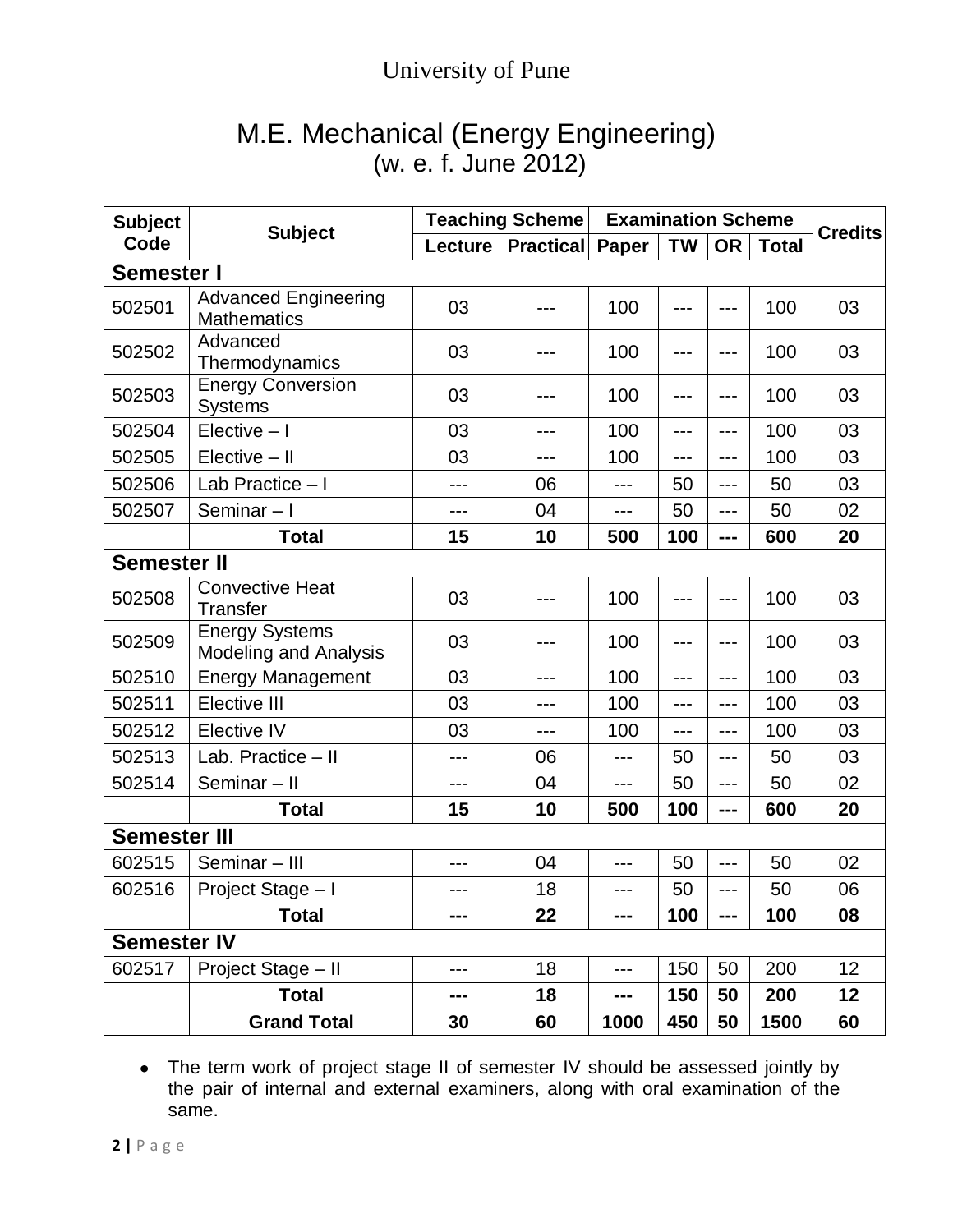#### **Note**- The Contact Hours for the calculation of load of teacher: Seminar- 1 Hr. / week / student Project - 2 Hrs. / week / student

#### **Elective – I**

| <b>CODE</b> | <b>Subject</b>                        |
|-------------|---------------------------------------|
| 502504 A    | Nuclear Materials and Reactor         |
|             | <b>Fundamentals</b>                   |
| 502504 B    | <b>Process Optimization</b>           |
| 502504 C    | Plant Operation, Dynamics and Control |

#### **Elective – II**

| <b>CODE</b> | <b>Subject</b>                               |
|-------------|----------------------------------------------|
| 502505 A    | <b>Electromechanical and Reactor Systems</b> |
| 502505B     | <b>Process Integration</b>                   |
| 502505 C    | Non Conventional Energy Sources              |

#### **Elective – III**

| <b>CODE</b> | <b>Subject</b>                      |
|-------------|-------------------------------------|
| 502511 A    | Radiation Safety and Shielding      |
| 502511 B    | <b>Energy and Climate</b>           |
| 502511 C    | <b>Energy Regulatory Frameworks</b> |

#### **Elective – IV**

| <b>CODE</b> | <b>Subject</b>                        |
|-------------|---------------------------------------|
| 502512 A    | Nuclear Measurement and Detection.    |
| 502512 B    | <b>Energy Resources and Economics</b> |
| 502512 C    | Processing Storage and Disposal of    |
|             | <b>Nuclear Waste</b>                  |
| 502512 D    | <b>Open Elective</b>                  |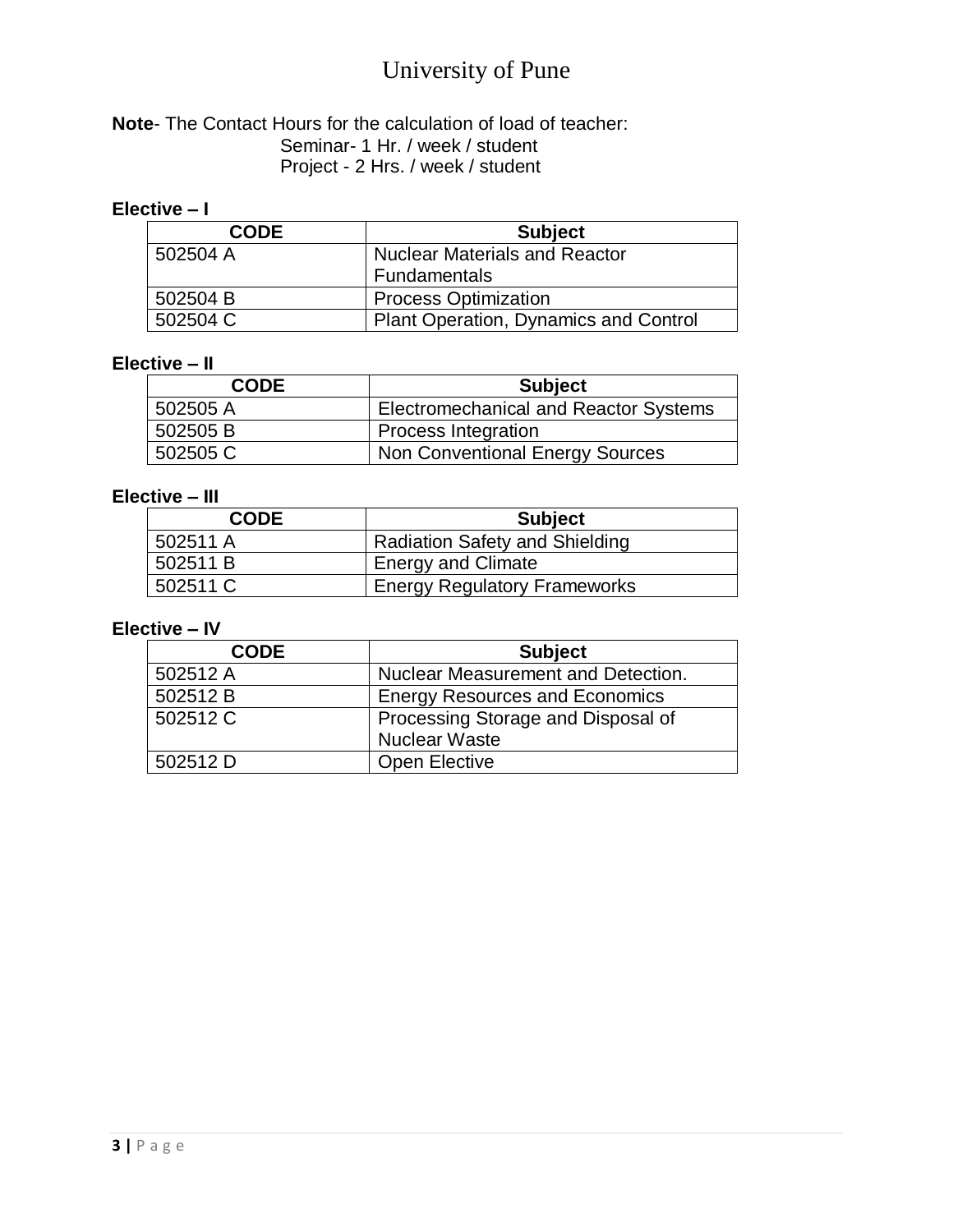# **502501 - Advanced Engineering Mathematics**

#### **Teaching Scheme: Examination Lecture: 3 Hrs. / Week Paper: 100 Marks**

**Paper Duration: 3 Hrs.**

#### **Units-I**

- Ordinary Differential Equations (O.D.E.)
- Power series solutions of differential equations. Frobenius method

#### **Unit-II**

- Legendre polynomials and Bessel functions
- O.D.E. with boundary conditions, Sturm-Liouville theory and eigen function expansions

#### **Unit-III**

- P.D.E. in polar and spherical coordinates
- Classification, Formulation and method of solution of wave equation, D'Alembert's solution to wave equation
- Non-homogeneous heat equation and Laplace's equation

#### **Unit-IV**

- Fourier series and Fourier integral transform
- Fourier series solution of the heat and wave equations (1-dimensional) **Unit-V**
- Linear Transformations and Coordinate transformations **Unit-VI**
- Fundamental Operations with tensor, covariant, contravariant and mixed tensors.

#### **Assignments/ Lab work (Any Four):**

- 1. Assignment on ODE
- 2. Assignment on Rodrigues Formula Bessel Function of First Kind
- 3. Assignments on wave, heat and Laplace equations
- 4. Assignment on Fourier series and Fourier integral transform
- 5. Assignment on Linear Transformations
- 6. Assignment on tensor analysis

- 1. Ian Sneddon, Elements of Partial Differential Equations, McGraw Hill International, 1985.
- 2. Shepley L Ross, Differential Equations, John Wiley & Sons, Third Edition, 2004.
- 3. L.A. Pipes and L.R. Harwill: Applied Mathematics for Engineers and Physicists, Mc Graw Hill, 1971.
- 4. Erwin Kreyzig, Advanced Engineering Mathematics Edition 9, John Wiley & Sons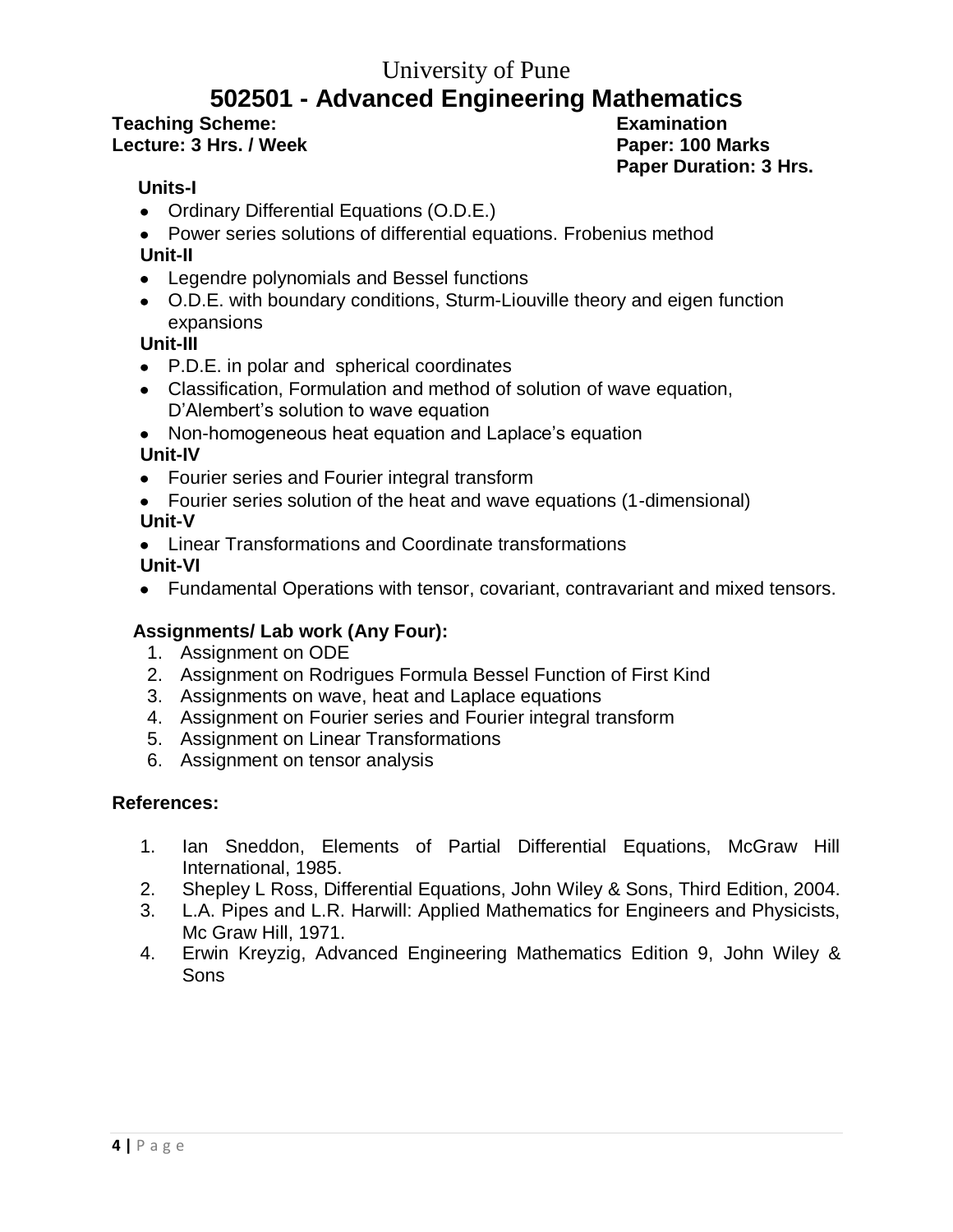# University of Pune **502502 - Advanced Thermodynamics**

**Teaching Scheme:** The Contract Examination **Lecture: 3 Hrs./ Week Paper: 100 Marks**

**Paper Duration: 3 Hrs.**

#### **Unit I: Equation of State**

State postulate for Simple System and equation of state, Ideal gas equation, Deviation from ideal gas, Equation of state for real gases, generalized Compressibility chart, Law of corresponding states

#### **Unit II: Properties of Pure Substances**

Phase change process of pure substances, PVT surface, P-V and P- T diagrams, Use of steam tables and charts in common use.

**Unit III: Laws of thermodynamics**, 2nd law Analysis for Engg. Systems, Entropy flow & entropy generation, Increase of entropy principle, entropy change of pure sub, T-ds relations, entropy generation, thermo electricity, Onsager equation, Exergy analysis of thermal systems, decrease of Exergy principle and Exergy destruction

#### **Unit IV: Thermodynamic Property Relations**

Partial Differentials, Maxwell relations, Clapeyron equation, general relations for du, dh, ds, and Cv and Cp, Joule Thomson Coefficient, h, u, s of real gases.

#### **Unit V: Chemical Thermodynamics**

Chemical reaction - Fuels and combustion, Enthalpy of formation and enthalpy of combustion, First law analysis of reacting systems, adiabatic flame temperature Chemical and Phase equilibrium - Criterion for chemical equilibrium, equilibrium constant for ideal gas mixtures, some remarks about Kp of Ideal-gas mixtures, fugacity and activity, Simultaneous relations, Variation of Kp with Temperature, Phase equilibrium, Gibb"s phase rule, Third law of thermodynamics, Nerst heat theorem and heat death of universe

#### **Unit VI: Gas Mixtures and Statistical Thermodynamics** – Mass & mole

fractions, Dalton's law of partial pressure, Amagat's law, Kay's rule.

Fundamentals, equilibrium distribution, Significance of Lagrangian multipliers, Partition function for Canonical Ensemble, partition function for an ideal monatomic gas, equipartition of energy, Bose Einstein statistics, Fermi-Dirac statistics,

#### **Exercises/ Assignments for laboratory Practice (Any four):**

- 1. Computer aided energy analysis of steady flow cyclic system.
- 2. Study of mixture of gases, gas and vapour, estimation of properties and preparation of charts.
- 3. Analysis of ideal gas system using statistical thermodynamic techniques.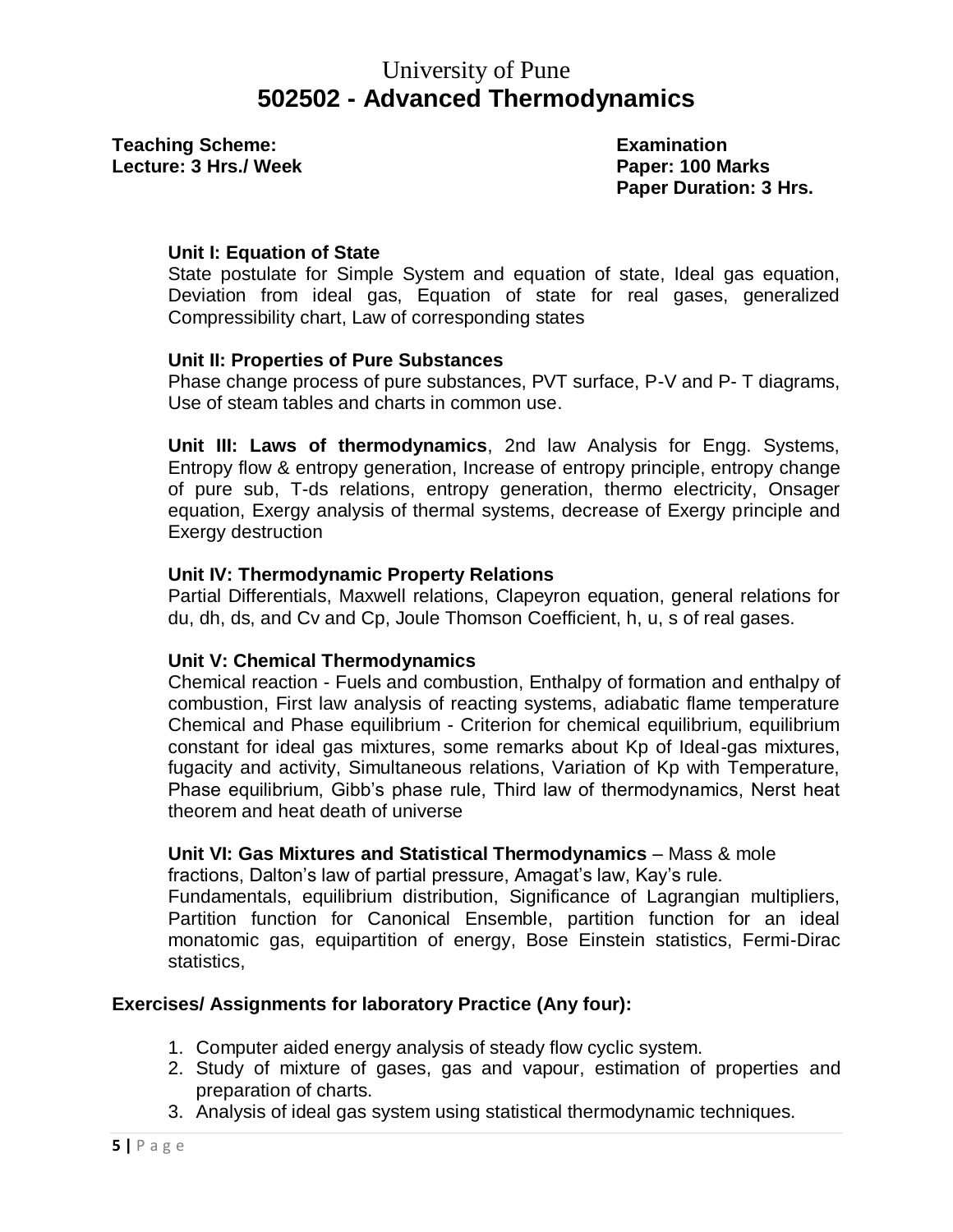- 4. Study of behavior of pure substance with change in pressure and temperature.
- 5. Preparation of computer program to study the effect of percentage of theoretical on adiabatic flame temperature and equilibrium composition for a hydrocarbon fuel. (Program to be run for variable input data.)
- 6 To find the calorific value of fuels (Solid/ liquid/ gaseous)

- 1. Bejan, Advanced Thermodynamics, John Wiley, Inc.
- 2. Van Wylen & Sontag: thermodynamics, John Wiley & Sons, Inc., USA
- 3. Howell & Dedcius: Fundamentals of engineering Thermodynamics, McGraw Hill, Inc, USA
- 4. Holman, Thermodynamics, 4th edition, McGraw Hill
- 5. Zimmansky & Dittman, Heat and Thermodynamics, 7th edition, TMH
- 6. Jones and Hawkings: engineering Thermodynamics, john Wiley & Sons, Inc.USA
- 7. Wark, Advanced Thermodynamics, McGraw Hill
- 8. Nag P.K., Basic & Applied Thermodynamics, TMH, New Delhi.
- 9. Jones & Dugan, Advanced Thermodynamics, Prentice Hall Int.
- 10. Cengel, Thermodynamics, TMH
- 11. M. M. El-Wakil: Power Plant Technology, McGraw Hill, 1985
- 12. A. W. Culp Jr: Principles of Energy Conversion, McGraw Hill, 2001
- 13. H. A. Sorensen: Energy Conversion Systems, J. Wiley, 1983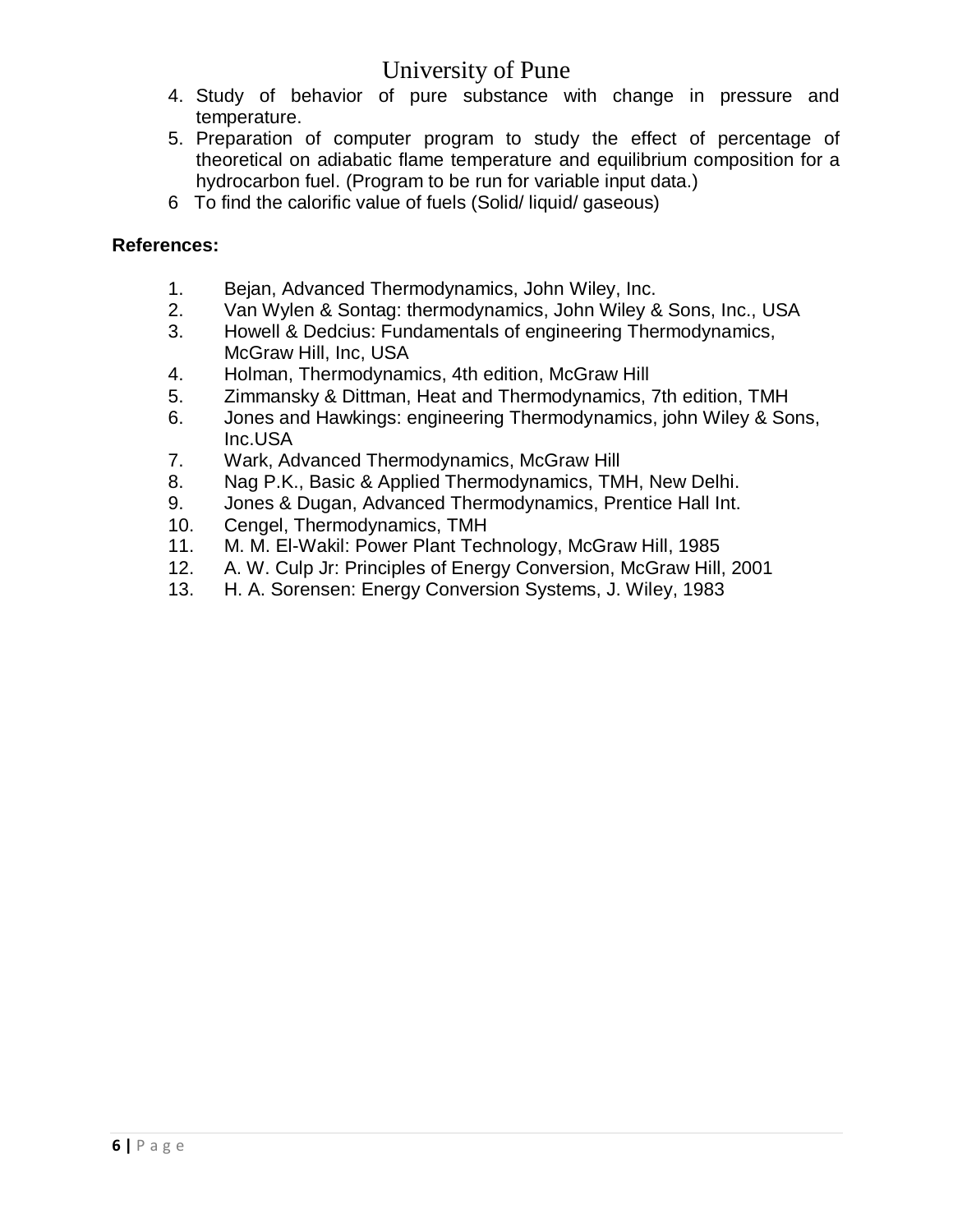# University of Pune **502503 - Energy Conversion Systems**

**Teaching Scheme: Examination Lecture: 3 Hrs./ Week Paper: 100 Marks**

**Paper Duration: 3 Hrs.**

#### **Unit I: Classification of Energy Sources**

- Classification of Energy Sources,
- Principle fuels for energy conversion: Fossil fuels, Nuclear fuels.
- Conventional & Renewable Energy
- Energy Sources: prospecting, extraction and resource assessment and their peculiar characteristics.
- Direct use of primary energy sources, Conversion of primary into secondary energy
- sources such as Electricity, Hydrogen, Nuclear energy etc.
- Energy Conversion through fission and fusion, Nuclear power generation etc.

#### **Unit II: Thermal and Mechanical Energy**

- Conversion of Thermal Energy to Mechanical energy & Power.
- Steam turbines, Hydraulic turbines, Gas turbine
- Combined cycle analysis Inter- cooling, reheating and regeneration-gas turbine cooling.
- Design for high temperature Combined cycles with heat recovery boiler Combined cycles with multi-pressure steam - STAG combined cycle power plant - Influence of component efficiencies on cycle performance.

#### **Unit III: Thermal and Mechanical Energy Utility systems**

- Boilers -Types, combustion in boilers, performance evaluation, analysis of losses, feed water treatment, blow down.
- FBC Boilers: Introduction, mechanism of fluidized bed combustion, advantages, types of FBC boilers, operational features, retrofitting FBC system to conventional boilers.
- HVAC, Refrigeration and Air Conditioning: Vapor compressor refrigeration cycle, refrigerants, coefficient of performance, capacity, factors affecting refrigeration and air conditioning system performance, Vapor absorption refrigeration systems: Working principle, type and comparison with vapor compressor system.

#### **Unit IV: Co-generation, Tri-generation & Waste Energy Recovery**

- Co-generation & Tri-generation: Definition, need, application, advantages, classification, saving Potential.
- Waste Heat Recovery: Concept of conversion efficiency, energy waste, waste heat recovery classification, advantages and applications, commercially viable waste heat recovery devices.

#### **Unit V: Mechanical Energy Utility Systems-I**

Compressed Air System: Types of air compressors, compressors efficiency, efficient compressors operation, Compressed air system components, capacity assessment, and leakage test, factors affecting the performance.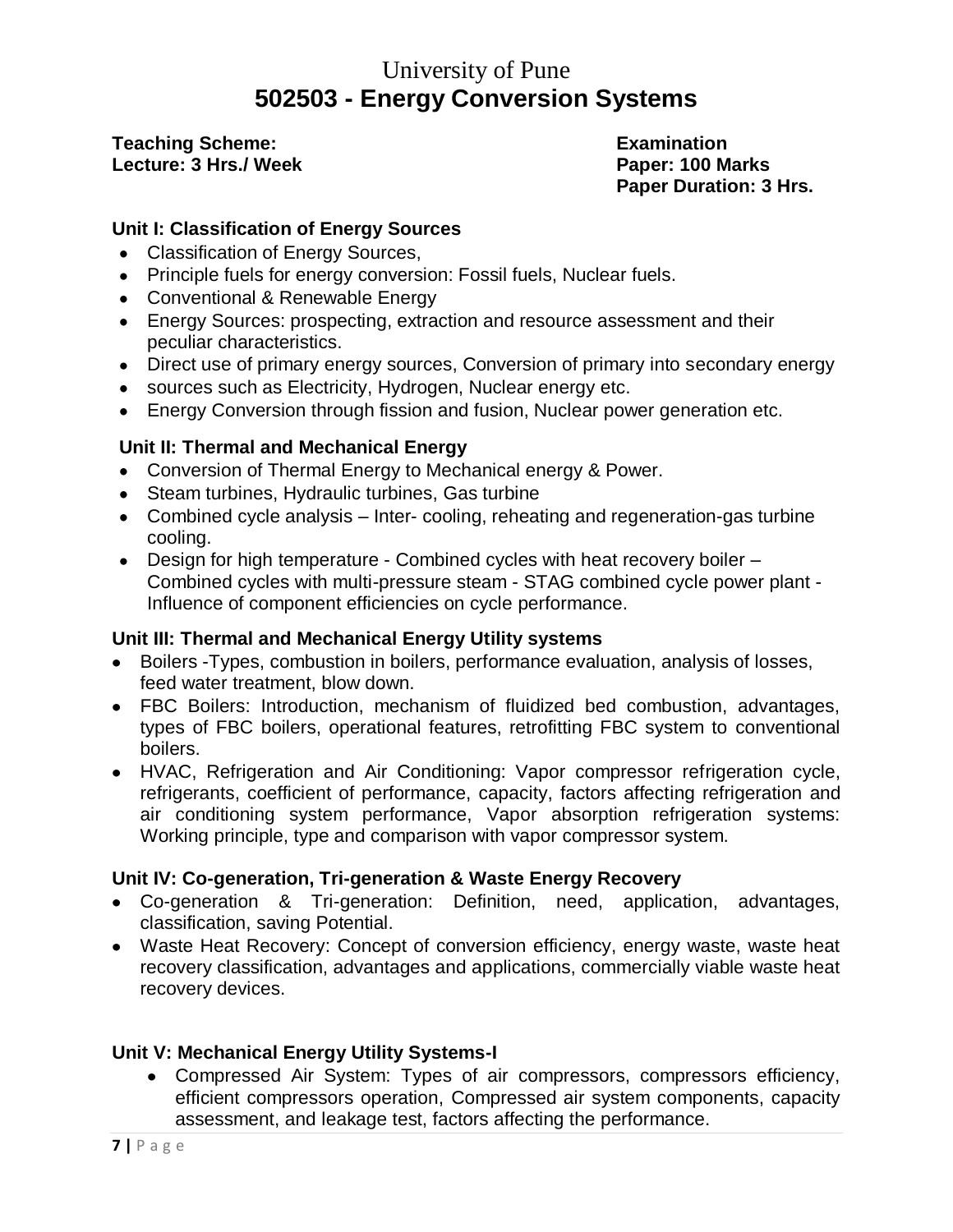Fans and blowers: Types, performance evaluation, efficient system operation, flow control strategies.

#### **Unit VI: Mechanical Energy Utility Systems-II**

- Pumps and Pumping Systems: Types, performance evaluation, efficient system operation, flow control strategies, variable speed drives.
- Cooling Towers: Types and performance evaluation, efficient system operations, flow control strategies, assessment of saving opportunities.
- Diesel generating systems: Factors affecting selection, energy performance assessment of diesel conservation avenues.

#### **Assignments/ Labwork(Any Four):**

- 1. Study of energy sources
- 2. Trial on hydraulic turbine to find the operating and main characteristic curves
- 3. Trial on boiler to find equivalent evaporation and energy balance sheet
- 4. Performance evaluations of HVAC systems
- 5. Case study on waste heat recovery systems
- 6. Performance evaluation of an air compressor

- 1. Principles of Energy Conversion : A.W.Culp ( McGrawHill International
- 2. Industrial Furnaces (Vol I & II) and M.H. Mawhinney, (John Wiley Publications)
- 3. Refractories F.H. Nortan,(John Wiley Publication.)
- 4. Domestic and commercial oil Burners Charles H. Burkhadt ( McGraw Hill Publication)
- 5. Boilers Types, Characteristics and functions Carl D. Shields (Mcgraw Hill book )
- 6. Principles of Refrigeration R.J. Dossat (Wiley Estern Limited.)
- 7. Stoichiometry Bhatt, Vora ( Tata Mc.Graw Hill)
- 8. Practical Heat Recovery Boyen J.L. (John Wiley, New York, USA1976)
- 9. Instrument Engineers handbook ( VolI,II,III)– B.G. Liptak Chintan Book Comp / CRC Publication
- 10. Analysis and design of Energy Systems Hogde B.K. (Prentice Hall, 1988)
- 11. Energy management and control system Vol-I, II –M.C. Macedo (John Willy)
- 12. Energy Conservation guide book Patrick / Fardo (Prentice hall1993)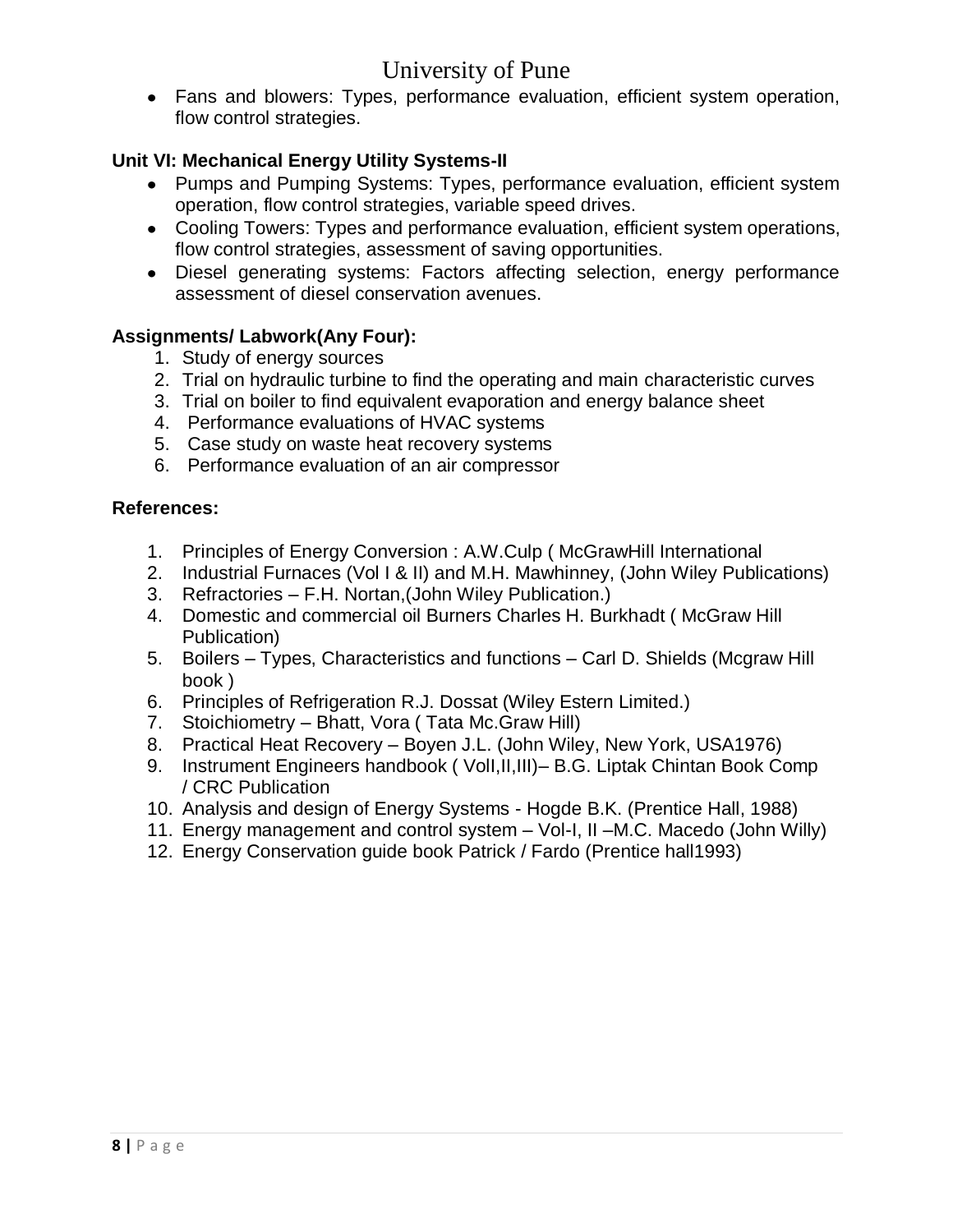# University of Pune **502504 A - Elective-I Nuclear Materials and Reactor Fundamentals**

#### **Teaching Scheme: Examination Lecture: 3 Hrs. / Week Paper: 100 Marks**

**Paper Duration: 3 hrs.**

#### **Unit I: Nuclear Materials I :**

- Introduction to properties and selection of materials for nuclear steam supply systems and radiation effects on materials.
- Implications of radiation damage to reactor materials and materials problems in nuclear engineering.

#### **Unit II : Nuclear Materials II :**

- Overview of nuclear steam supply systems, crystal structure and defects, dislocation theory, mechanical properties
- Radiation damage, hardening and embrittlement due to radiation exposure
- Problems concerned with fission and fusion materials.

#### **Unit III:Radiation and reactor fundamentals:**

- Basics of nuclear physics and reactor physics.
- Atomic and nuclear models, nuclear reactions, nuclear fission, radioactive decay, neutron interactions,

#### **Unit IV: Nuclear Reactors:**

- Nuclear reactors
- Neutron diffusion in non-multiplying and multiplying systems, and basic nuclear reactor kinetics.

#### **Unit V: Nuclear Fuel cycle:**

• Processing of nuclear fuel with description of mining, milling, conversion, enrichment, fabrication, irradiation, shipping, reprocessing and waste disposal.

#### **Unit VI: Nuclear Fuel cycle Economics:**

Fuel cycle economics and fuel cost calculation. In-core and out-of-core nuclear fuel management, engineering concepts and methodology.

#### **Assignments/ Labwork(Any Four):**

- 1. Study of nuclear materials
- 2. Study fission and fusion of nuclear reactions
- 3. Study of nuclear radiations and their impact on environment
- 4. Study of processing of nuclear fuels
- 5. Study of nuclear fuel cycle
- 6. Economic analysis of nuclear fuel

- 1. M. M. El-Wakil: Nuclear Power Engineering, McGraw Hill, 1962
- 2. R. H. S. Winterton: Thermal Design of Nuclear Reactors, Pergamon Press, 1981
- 3. R. L. Murray: Introduction to Nuclear Engineering, Prentice Hall, 1961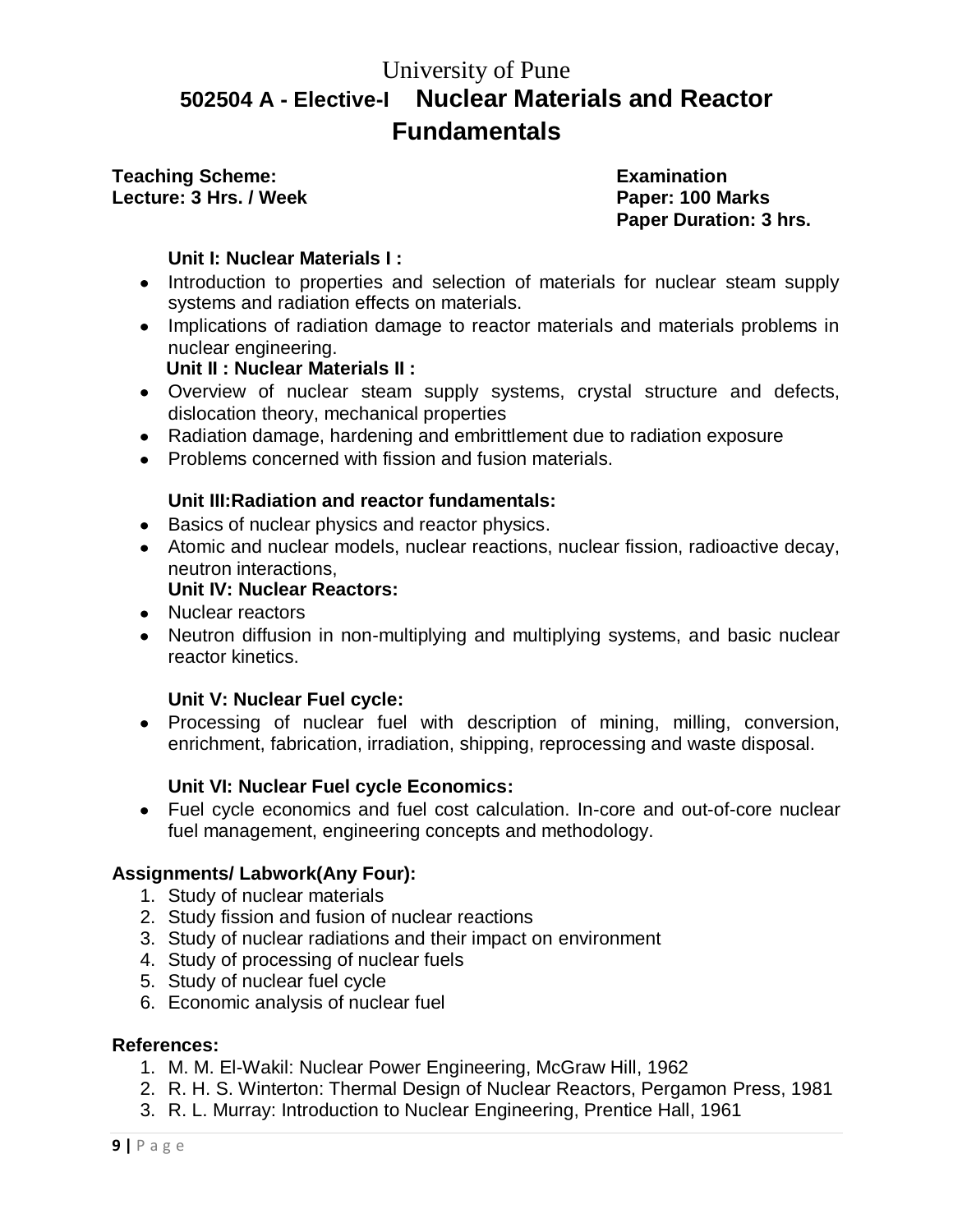- 4. Olander, Donald R., "Fundamental Aspects of Nuclear Reactor Fuel Elements," TID-26711-P1, Technical Information Center, Springfield, Virginia, March 1985
- 5. Smith, Charles, O., "Nuclear Reactor Materials," Addison-Wesley, Reading, MA, 1967.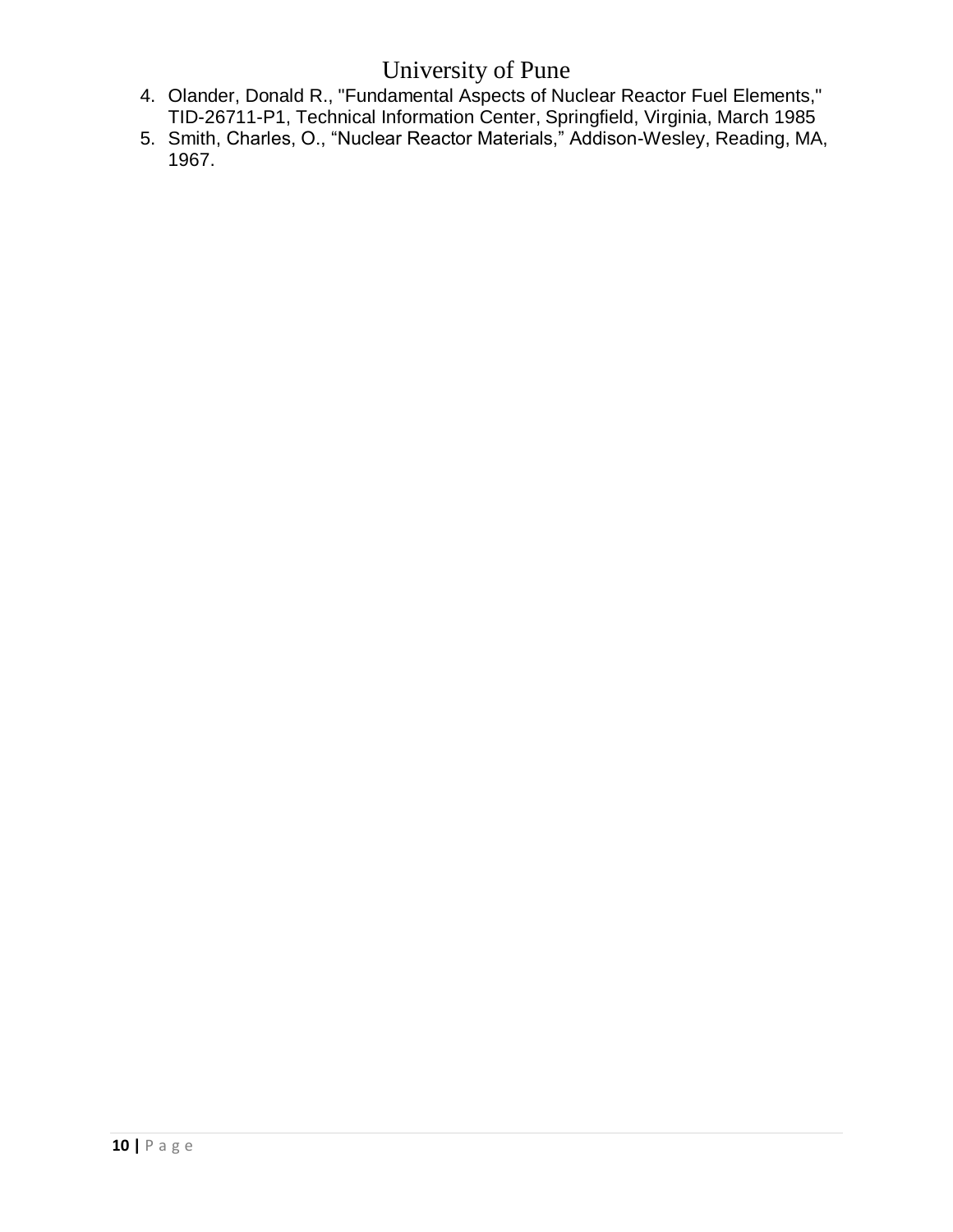### University of Pune **502504 B - Elective-I Process Optimization**

#### **Teaching Scheme: Examination Lecture: 3 Hrs./ Week Paper: 100 Marks**

**Paper Duration: 3 Hrs.**

#### **Unit I: System Simulation**

- Classification.
- Successive substitution method examples.
- Newton Raphson method one unknown examples.
- Newton Raphson method multiple unknowns examples.
- Gauss Seidel method examples.
- Rudiments of finite difference method for partial differential equations, with an example.

#### **Unit II: Regression and Curve Fitting**

- Need for regression in simulation and optimization.
- Concept of best fit and exact fit.
- Exact fit Lagrange interpolation, Newton's divided difference examples.
- Least square regression theory, examples from linear regression with one and more unknowns - examples.
- Power law forms examples.
- Gauss Newton method for nonlinear least squares regression examples.

#### **Unit III: Optimization**

- Introduction.
- Formulation of optimization problems examples.
- Search methods Concept of interval of uncertainty, reduction ratio, reduction ratios of simple search techniques like exhaustive search, dichotomous search, Fibonacci search and Golden section search – numerical examples.
- Method of steepest ascent / steepest descent, conjugate gradient method examples.
- Geometric programming –examples.
- Dynamic programming examples.
- Linear programming two variable problem –graphical solution.
- New generation optimization techniques Genetic algorithm and simulated annealing - examples.
- Introduction to Bayesian framework for optimization examples.

#### **Unit IV: Orthogonal Arrays:**

- Different test strategies
- Degrees of freedom, selection of a standard orthogonal array
- ANNOVA / S/N ratios for static problems S/N ratios for dynamic problems
- TAGUCHI Technique
- Case study 1 matrix experiment using orthogonal arrays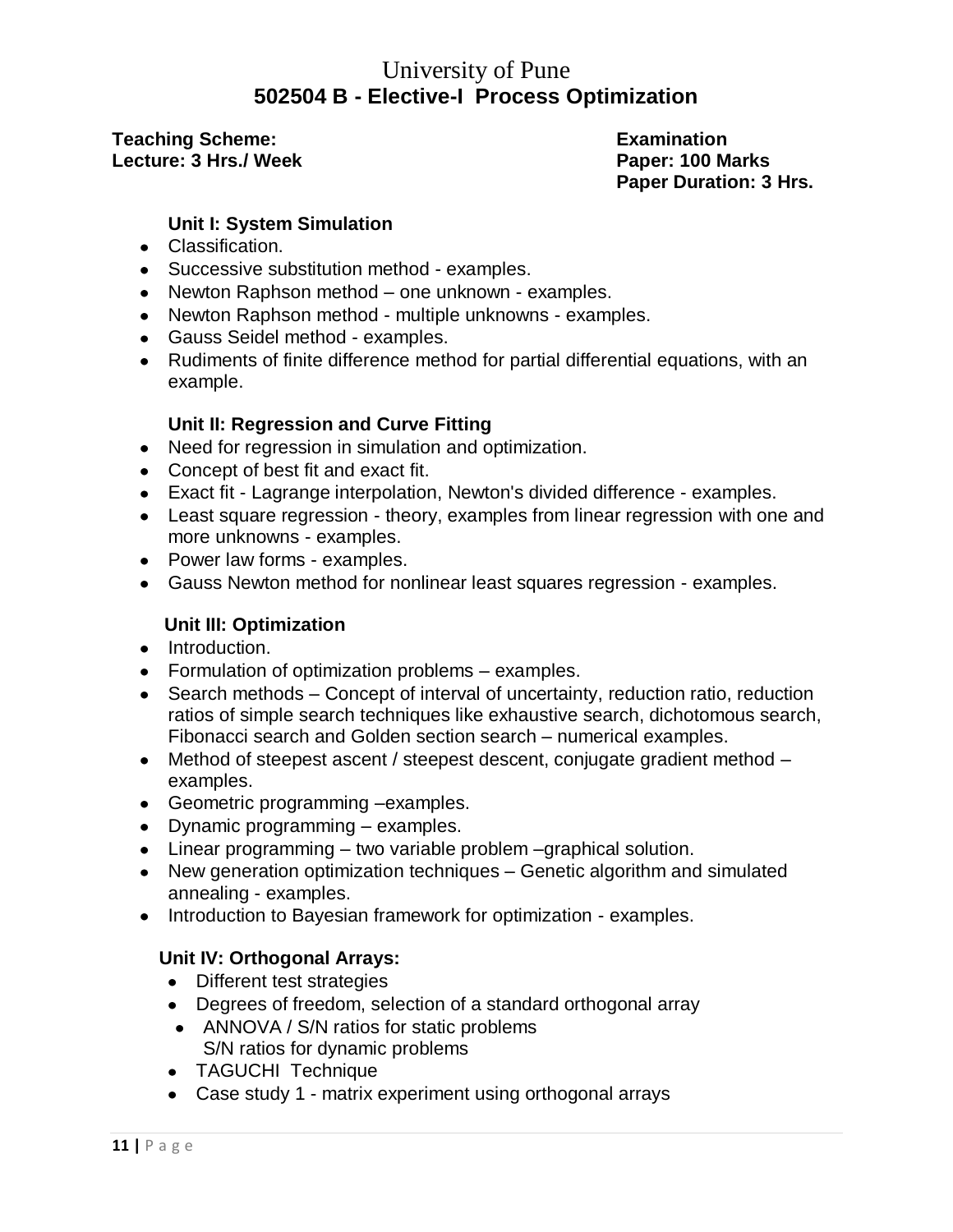#### **Unit V: Designing a optimized product / process**

- Case study 2,
	- $\triangleright$  Selection of noise factors and testing conditions
	- $\triangleright$  Quality characteristics and objective function
	- $\triangleright$  Control factors and their levels
	- $\triangleright$  Matrix experiment and Data Analysis

#### **Unit VI: Nontraditional Optimization Techniques**

- Fuzzy logic and neural networks
- Genetic algorithm and Genetic Programming

#### **Assignments/ Labwork(Any Four):**

- 1. Assignment on curve fitting problems
- 2. Assignment on linear programming
- 3. Assignments on nonlinear programming
- 4. Assignment on geometric programming
- 5. Assignment on ANNOVA
- 6. Assignment on nontraditional programming

- 1. Essentials of Thermal System Design and Optimization, Prof. C.Balaji, Aue Books, New Delhi in India and CRC Press in the rest of the world.
- 2. Design and optimization of thermal systems,Y .Jaluria, Mc Graw Hill, 1998.
- 3. Elements of thermal fluid system design, L.C. Burmeister, Prentice Hall, 1998.
- 4. Design of thermal systems, W.F. Stoecker, Mc Graw Hill, 1989.
- 5. Introduction to optimum design, J.S.Arora, Mc Graw Hill, 1989.
- 6. Optimization for engineering design algorithms and examples, K.Deb, Prentice Hall, 1995.
- 7. Floudas, C.A., 223 Nonlinear and Mixed Integer Optimization: Fundamentals and Applications224, Oxford University Press, New York, 1995.
- 8. T.F.Edgar and D.M.Himmelblau, Optimization of Chemical Processes, McGraw Hill International Editions, Chemical Engineering Series (1989)
- 9. G.S.Beveridge and R.S.Schechter, Optimization Theory and Practice, Mc Graw Hill, New York 1970.
- 10.G.V.Rekllaitis, A.Ravindran, and K.M.Ragsdell, "Engineering Optimization-Methods and Applications", John Wiley, New York (1983)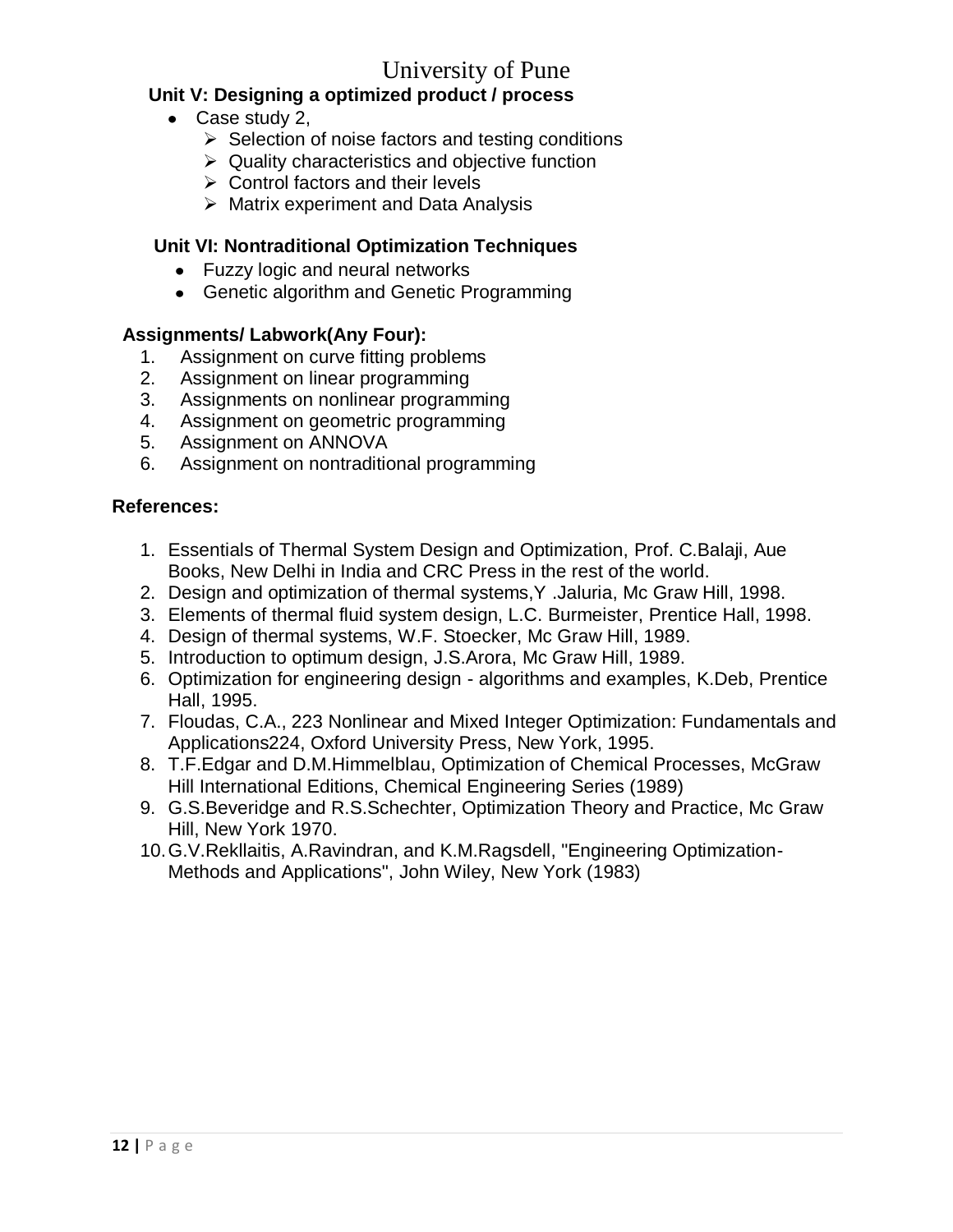# University of Pune **502504 C Elective-I Plant Operation, Dynamics and Control**

**Teaching Scheme: Examination Lecture: 3 Hrs. / Week Paper: 100 Marks**

**Paper Duration: 3 Hrs.**

#### **Unit I Introduction**

- Course overview.
- Evolution of system dynamic analysis and control design technology.
- Control system terminology.

#### **Unit II Mathematical Models**

- Introduction to system modeling and examples, the perturbation equation.
- Linear systems versus nonlinear systems, linearization of nonlinear models.
- State space models, empirical or data-driven models.

#### **Unit III Nuclear Plant operation**

- Major systems in a Pressurized Water Reactor (PWR).
- Major systems in a Boiling Water Reactor (BWR).
- CANDU (Canadian-Deuterium-Uranium) pressured heavy water reactor (PHWR).
- High-Temperature Gas-Cooled Reactor (HTGR).

#### **Unit IV Laplace Transform for Linear & Transient system Analysis**

- Standard forcing functions in process simulation.
- Examples of first order system responses.
- Matrix exponential solutions for linear state space models. Eigen values and eigenvectors.
- Definition of the Laplace transforms. Laplace transforms of standard functions.
- The method of residues and the inverse Laplace transform.
- Step response of a second order system.
- Laplace transform and linear state space models.
- Transfer functions of linear time-invariant systems.
- Time delay systems.

#### **Unit V Design of Feedback Controllers**

- Response characteristics of dynamic systems.
- System transfer function.
- Various control actions.
- Design methods for proportional-integral controllers.
- Example of application to a water level control problem.
- Temperature control laboratory.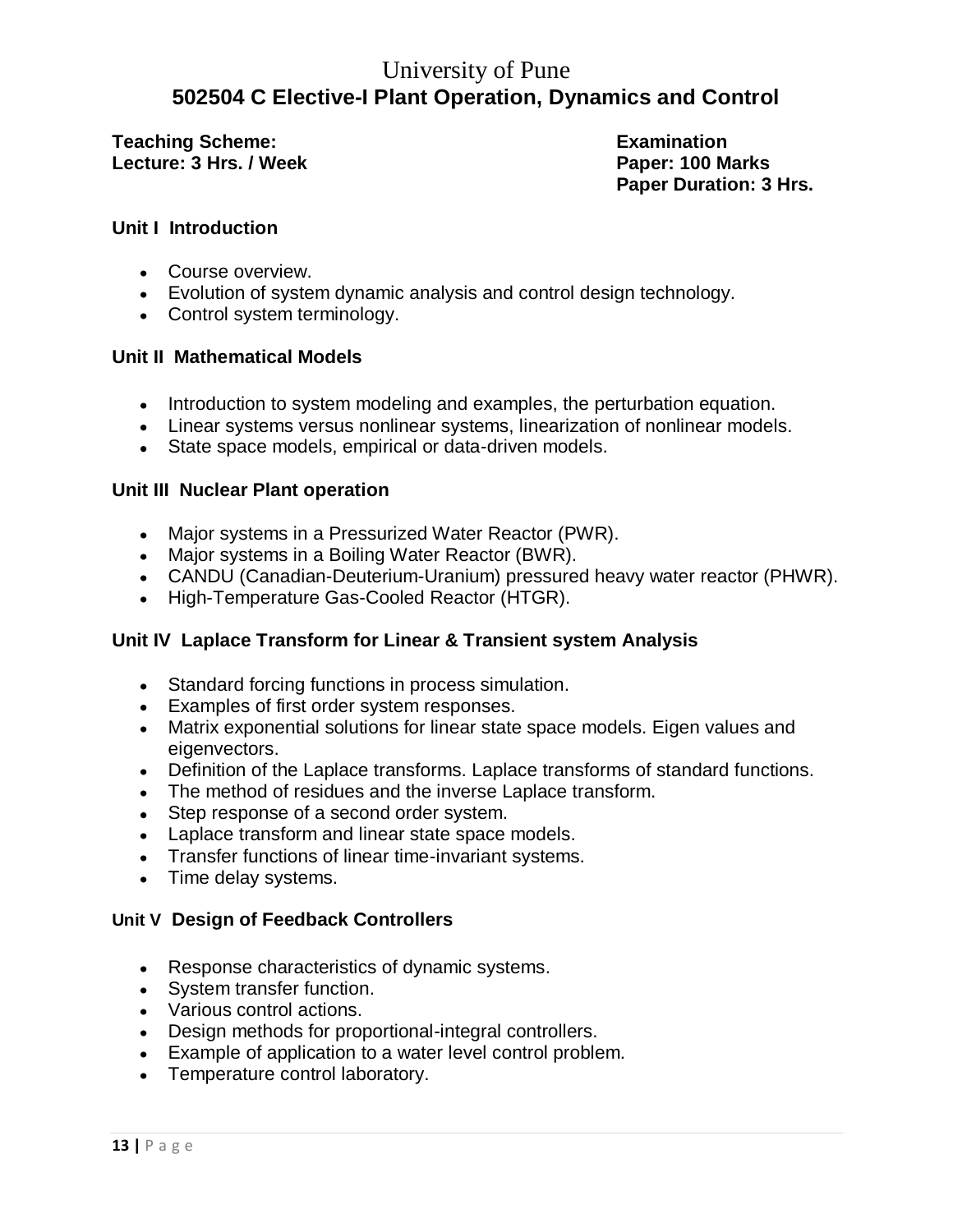#### **Unit VI Reactor System Modeling and Control**

- Point reactor kinetics equations.
- Power reactor dynamics and feedback effects.
- Modeling reactor core dynamics and simulation.
- Primary system model of a PWR.
- SIMULINK model of a PWR plant.
- Control strategies in a PWR.
- Control rod reactivity estimation.

#### **Assignments/ Labwork(Any Four):**

- 1. Assignment on plant operation of PWR and BWR
- 2. Assignment on plant operation of CANDU and HGTR
- 3. Assignment on design procedure of any one reactor
- 4. Simulation and Mathematical Modeling of any one reactor
- 5. Study of time delay system
- 6. Case study and control strategy of Reactor Systems

- 1. [Damian Flynn,](http://www.google.co.in/search?tbo=p&tbm=bks&q=inauthor:%22Damian+Flynn%22) [Institution of Electrical Engineers,](http://www.google.co.in/search?tbo=p&tbm=bks&q=inauthor:%22Institution+of+Electrical+Engineers%22) "Thermal Power Plant Simulation and Control", IET (2003).
- 2. [Samuel Glasstone,](http://www.google.co.in/search?tbo=p&tbm=bks&q=inauthor:%22Samuel+Glasstone%22) [Alexander Sesonske,](http://www.google.co.in/search?tbo=p&tbm=bks&q=inauthor:%22Alexander+Sesonske%22) "Nuclear Reactor Engineering: Reactor systems engineering, Volume 2, Springer, 1994
- 3. [David Lindsley,](http://www.google.co.in/search?tbo=p&tbm=bks&q=inauthor:%22David+Lindsley%22) [Institution of Electrical Engineers,](http://www.google.co.in/search?tbo=p&tbm=bks&q=inauthor:%22Institution+of+Electrical+Engineers%22) "Power-Plant Control and Instrumentation: The Control of Boilers and Hrsg Systems", IET (2000)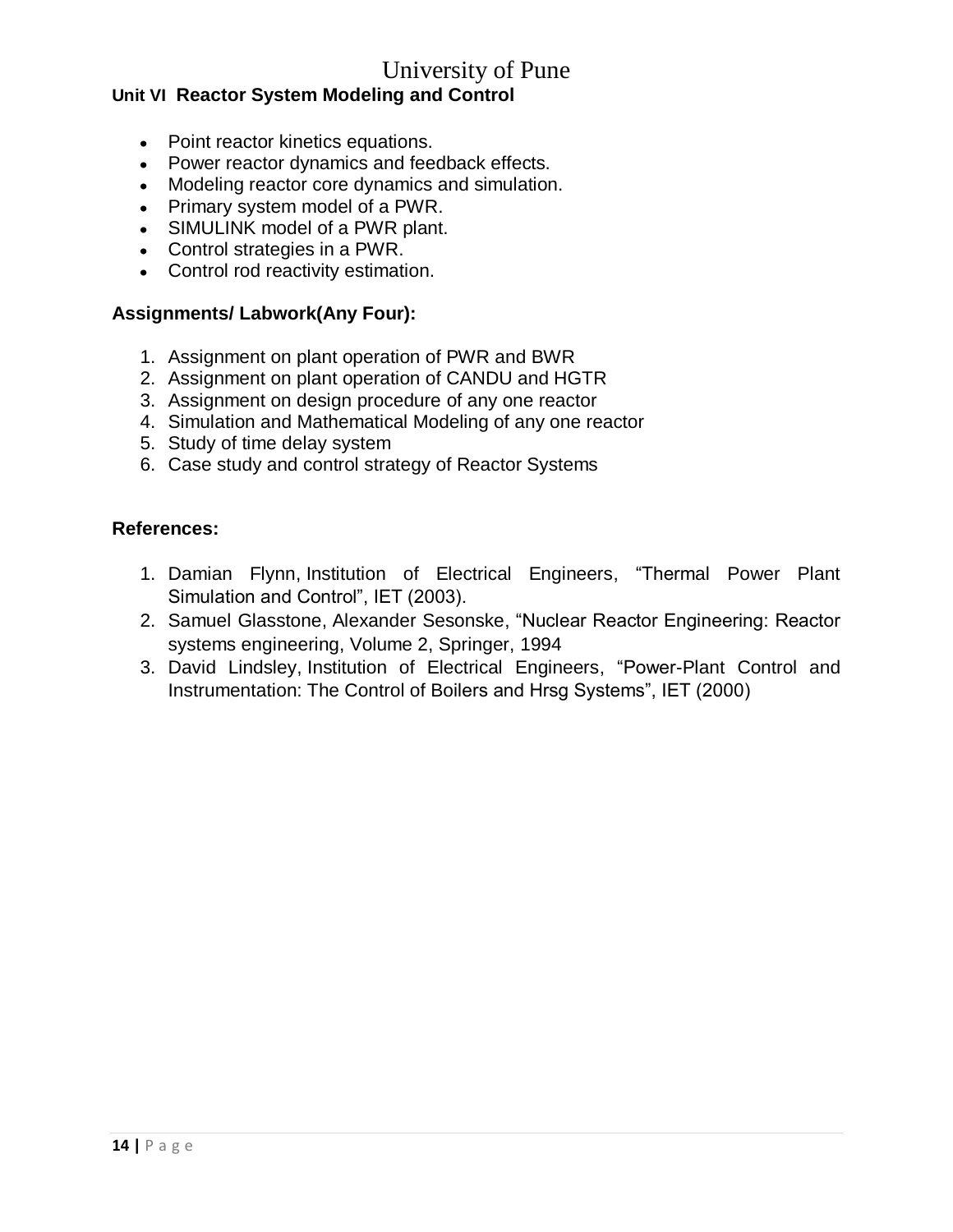### University of Pune **502505 A - Elective-II Electromechanical and Reactor Systems**

**Teaching Scheme: Examination** Lecture: 3 Hrs. / Week **Paper: 100 Marks** 

**Paper Duration: 3 Hrs.**

#### **Unit-I Electromechanical Systems I:**

• Introduction to electromechanical systems with emphasis on modeling, analysis, design, and control techniques.

#### **Unit-II Electromechanical Systems II:**

Design of electric machines (standard motors, linear actuators, magnetic bearings, etc).

#### **Unit-III Electromechanical Systems III:**

Maxwell's equations, electromechanical energy conversion, finite element analysis, design and control techniques.

#### **Unit-IV Reactor systems I:**

- Nuclear power plant systems: PWR, BWR and advanced concepts.
- Design criteria, design parameters, economics, primary and secondary loops.

#### **Unit-V Reactor systems II:**

• Safety systems, Reactor control and protection systems.

#### **Unit-VI Reactor systems III:**

Containment, accident and transient behaviors, core design, and reactivity control mechanisms.

#### **Assignments/ Labwork(Any Four):**

- 1. Study of electromechanical systems.
- 2. Design of electric machines
- 3. Study of electromechanical energy conversion systems
- 4. Study of liquid metal cooled and gas cooled reactor
- 5. Safety and protection system of reactors
- 6. Study of awareness of accident and it"s remedies

- 1. Elmer Lewis, Fundamentals of Nuclear Reactor Physics", Elsevier, (2008)
- 2. Austin Hughes, Don MacLoud, "Electric Motors and Drives Fundamentals, Types and Applications", Elsevier, (2005)
- 3. Richard Crowder," Electric Drives and Electromechanical Systems Applications and Control", Elsevier 2006.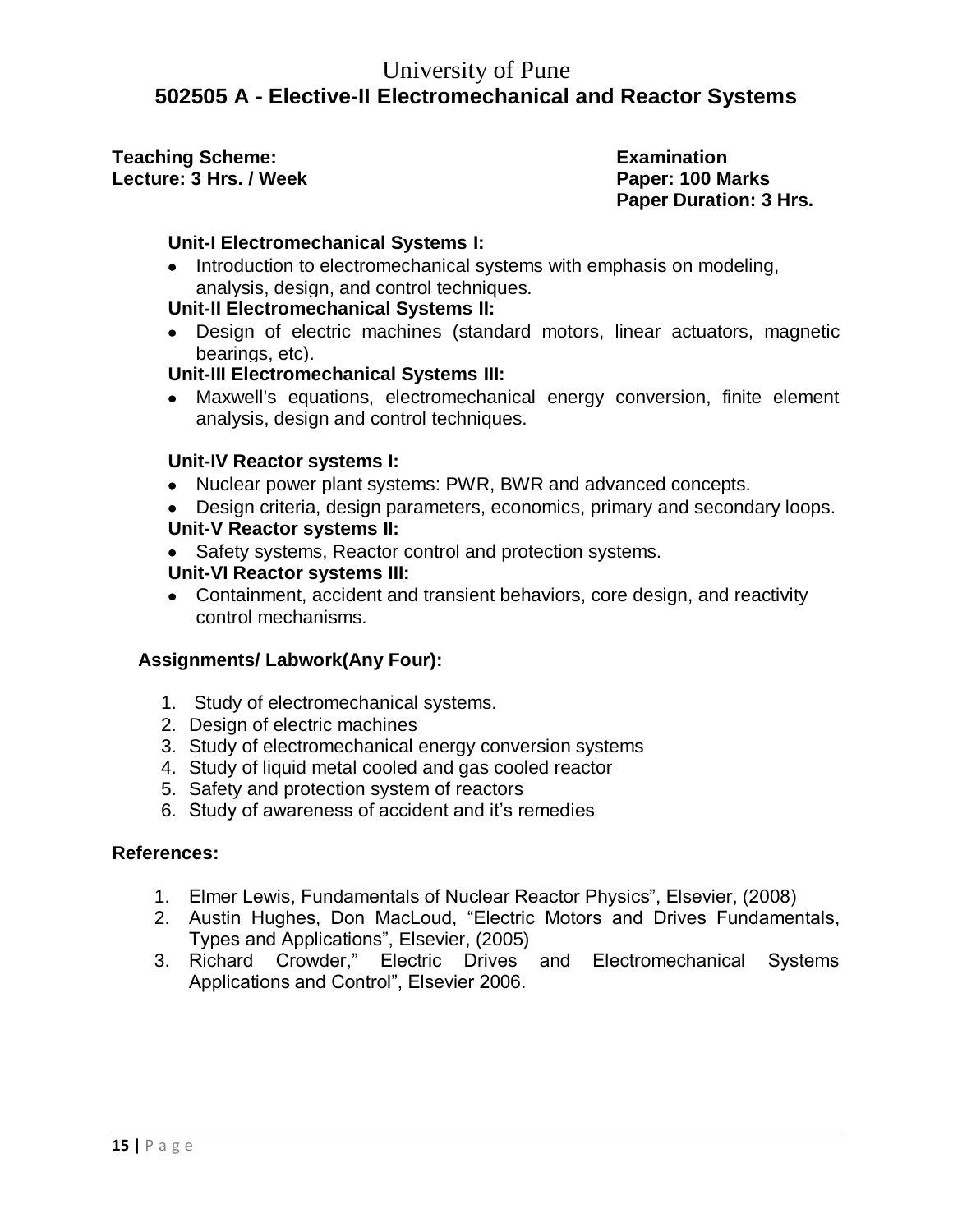### University of Pune **502505 B - Elective-II Process Integration**

**Teaching Scheme:** The Examination **Lecture: 3 Hrs / Week Paper: 100 Marks**

**Paper Duration: 3 Hrs.**

**Unit I**

- Introduction to process Intensification and Process Integration (PI). Areas of application and techniques available for PI, onion diagram. **Unit II**
- **Pinch Technology-an overview:** Introduction, Basic concepts, How it is different from energy auditing, Roles of thermodynamic laws, problems addressed by Pinch Technology.
- **Key steps of Pinch Technology:** Concept of ΔTmin, Data Extraction, Targeting, Designing, Optimization-Super targeting
- **Basic Elements of Pinch Technology:** Grid Diagram, Composite curve, Problem Table Algorithm, Grand Composite Curve.

**Unit-III**

#### **Targeting of Heat Exchanger Network:**

Energy Targeting, Area Targeting, Number of units targeting, Shell Targeting and Cost targeting.

 **Unit-IV** 

**Designing of HEN:**

Pinch Design Methods, Heuristic rules, stream splitting, design of maximum energy recovery(MER).

Use of multiple utilities and concept of utility pinches, Design for multiple utilities pinches, Concept of threshold problems and design strategy.

Network evolution and evaluation-identification of loops and paths, loop breaking and path relaxation.

Design tools to achieve targets, Driving force plot, remaining problem analysis, diverse pinch concepts, MCp ratio heuristics.

#### **Unit-V**

- Targeting and designing of HENs with different ΔTmin values, Variation of cost of utility, fixed cost, TAC, number of shells and total area with ΔTmin Capital-Energy trade-offs.
- Process modifications-Plus/Minus principles, Heat Engines and appropriate placement of heat engines relative to pinch.
- Heat pumps, Appropriate placement of heat pumps relative to pinch.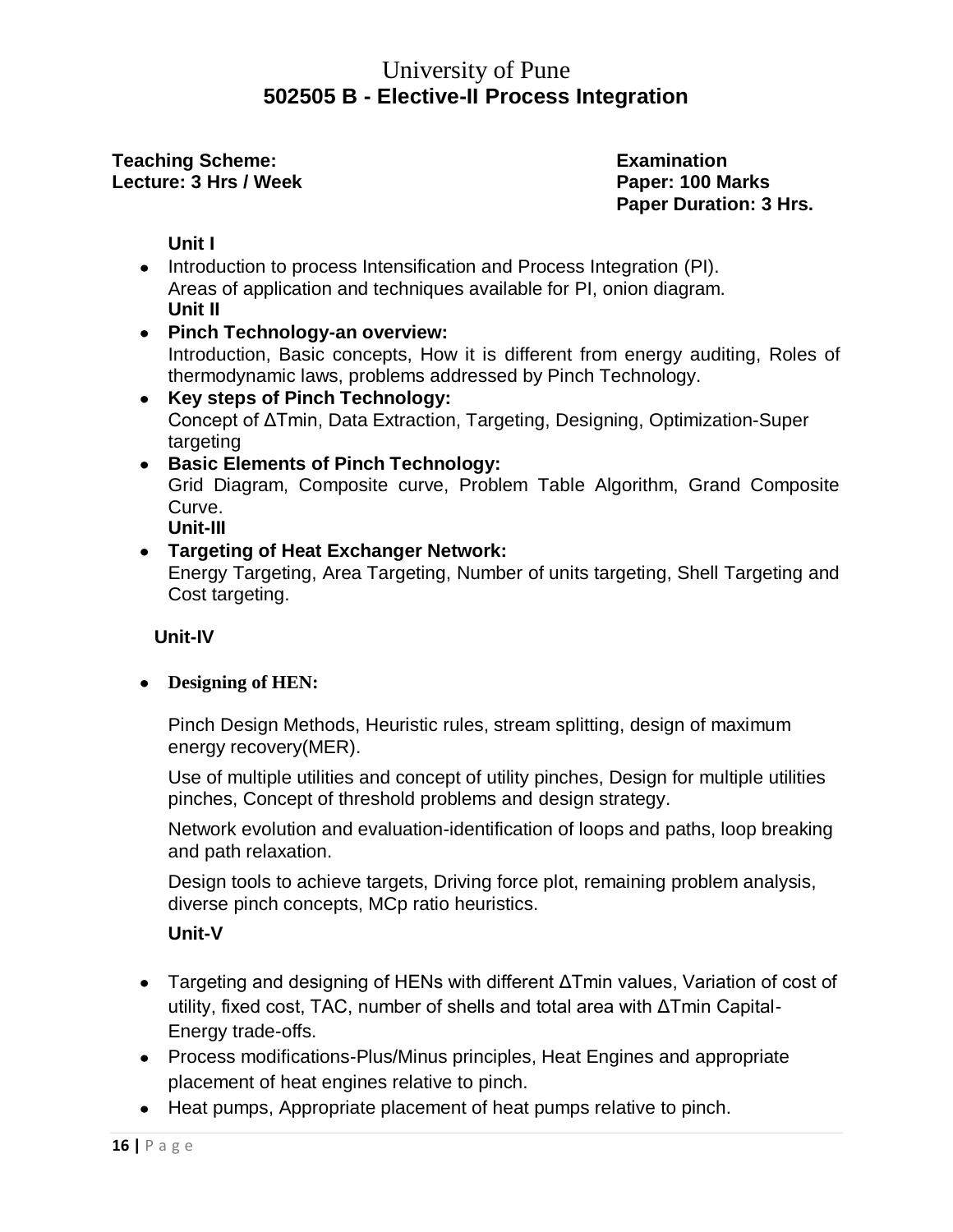• Steam Rankin Cycle design, Gas turbine cycle design, Integration of Steam and Gas turbine with process.

#### **Unit-VI**

- Refrigeration systems, Stand alone and integrated evaporators.
- Heat integrations and proper placement of Reactors for batch Processes as well as continuous processes.
- Retrofit of distillation systems.

#### **Assignments/ Labwork (Any Four):**

- 1. Study of process Intensification and Process Integration (PI).
- 2. Case study on energy audit and pinch technology
- 3. Study of Data Extraction, Targeting,
- 4. Study of Designing, Optimization-Super targeting
- 5. Cost analysis of HENs
- 6. Retrofit of distillation systems

- 1. Shenoy U. V., Heat Exchanger Network Synthesis: Processes Optimization by Energy and Resource Analysis, Gulf Publishing Company, Houston, 1995.
- 2. Douglas J. M., Conceptual Design of Chemical Processes, McGraw-Hill, New York,1988.
- 3. [Mahmoud M. El-Halwagi,](http://www.google.co.in/search?tbo=p&tbm=bks&q=inauthor:%22Mahmoud+M.+El-Halwagi%22) Process Integration, Academic Press, 2006
- 4. Great Britain. Energy Efficiency Office, Process Integration for the Design of Energy Efficient Buildings: An R and D Study on Process Integration for the Design of Energy Efficient Buildings, Energy Efficiency Office, 1989.
- 5. [Mahmoud M. El-Halwagi,](http://www.google.co.in/search?tbo=p&tbm=bks&q=inauthor:%22Mahmoud+M.+El-Halwagi%22) Sustainable Design Through Process Integration, Elsevier, 2011.
- 6. Smith R.; "Chemical Process Design", McGraw-Hill
- 7. Linnhoff B., Townsend D. W., Boland D, Hewitt G. F., Thomas B. E. A., Guy A. R., and Marsland R. H.; "A User Guide on Process Integration for the Efficient Uses of Energy", Inst. Of Chemical Engineers .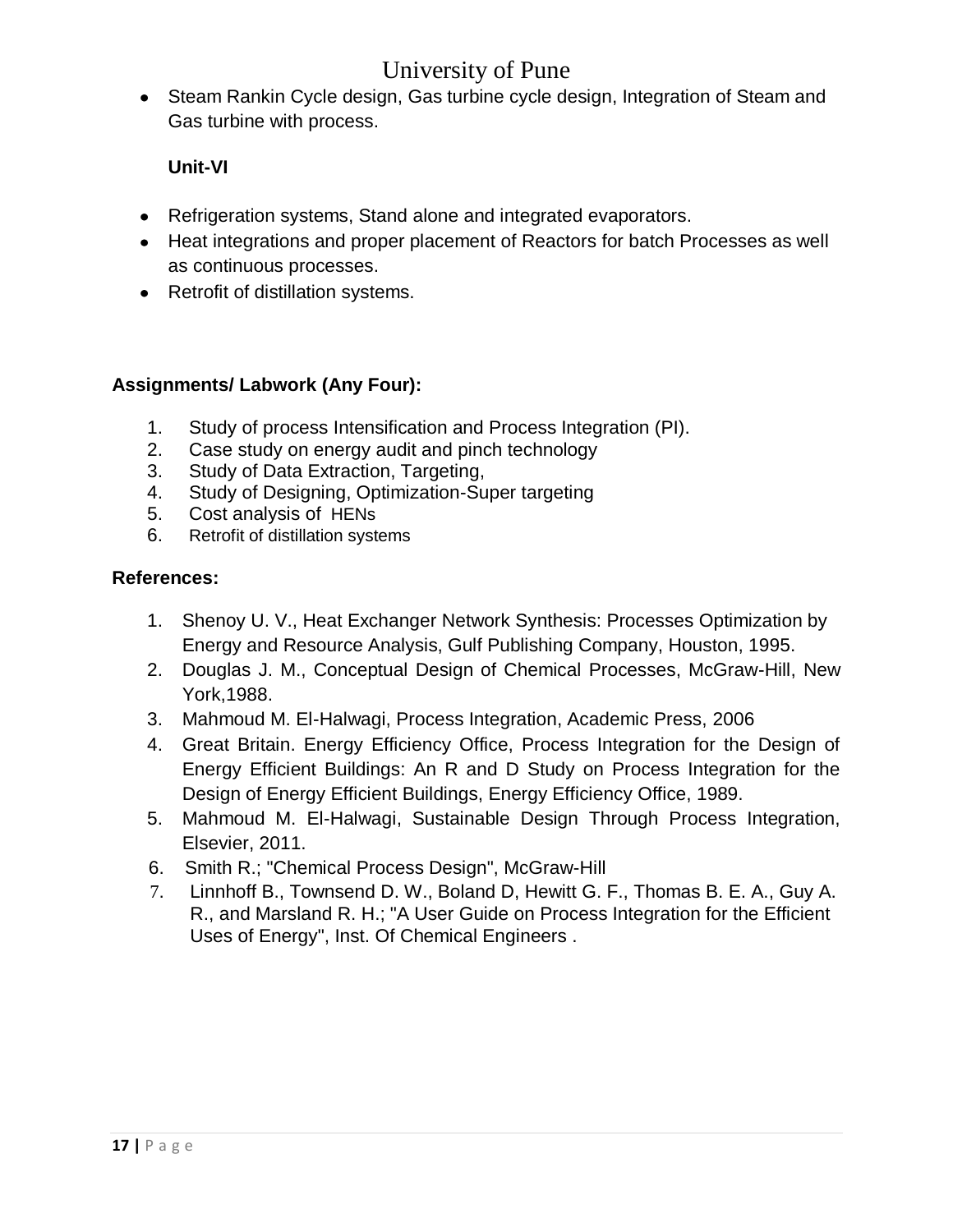# University of Pune **502505 C Elective-II Non Conventional Energy Sources**

**Teaching Scheme: Examination Lecture: 3 Hrs./ Week Paper: 100 Marks**

**Paper Duration: 3 Hrs.**

#### **Unit-I Solar energy**

- The Sun Production and transfer of solar energy Sun-Earth angles –
- Availability and limitations of solar energy Measuring techniques and estimation of solar radiation.
- Solar thermal collectors General description and characteristics.

#### **Unit-II Solar Energy collection**

- Flat plate collectors Heat transfer processes Short term and long term collector performance.
- Solar concentrators Design, analysis and performance evaluation.

#### **Unit-III Energy storage**

- Sensible heat storage, Liquid media storage Solid media storage Dual media storage –Phase change energy storage.
- Storage capacity Other storage methods Solar dehumidification Design, performance and applications.
- Combined solar heating and cooling systems Performance and cost calculations – Special topics on solar energy.

#### **Unit-IV Energy from biomass:**

- Sources of biomass Different species
- Conversion of biomass into fuels Energy through fermentation Pyrolysis, gasification and combustion – Aerobic and anaerobic bio-conversion
- Properties of biomass
- $\bullet$  Biogas plants Types of plants Design and operation Properties and characteristics of biogas.

#### **Unit-V Wind energy**:

- $\bullet$  Principles of wind energy conversion  $-$  Site selection considerations
- Wind power plant design
- Types of wind power conversion systems Operation, maintenance and economics

#### **Unit-VI Geothermal and other energy resources:**

Availability, system development and limitations, Ocean thermal energy conversion, Wave and tidal energy –Scope and economics, Introduction to integrated energy systems.

#### **Assignments/ Labwork (Any Four):**

- 1. Study of solar energy collectors
- 2. Case study of solar energy storage
- 3. Study of Energy from Biomass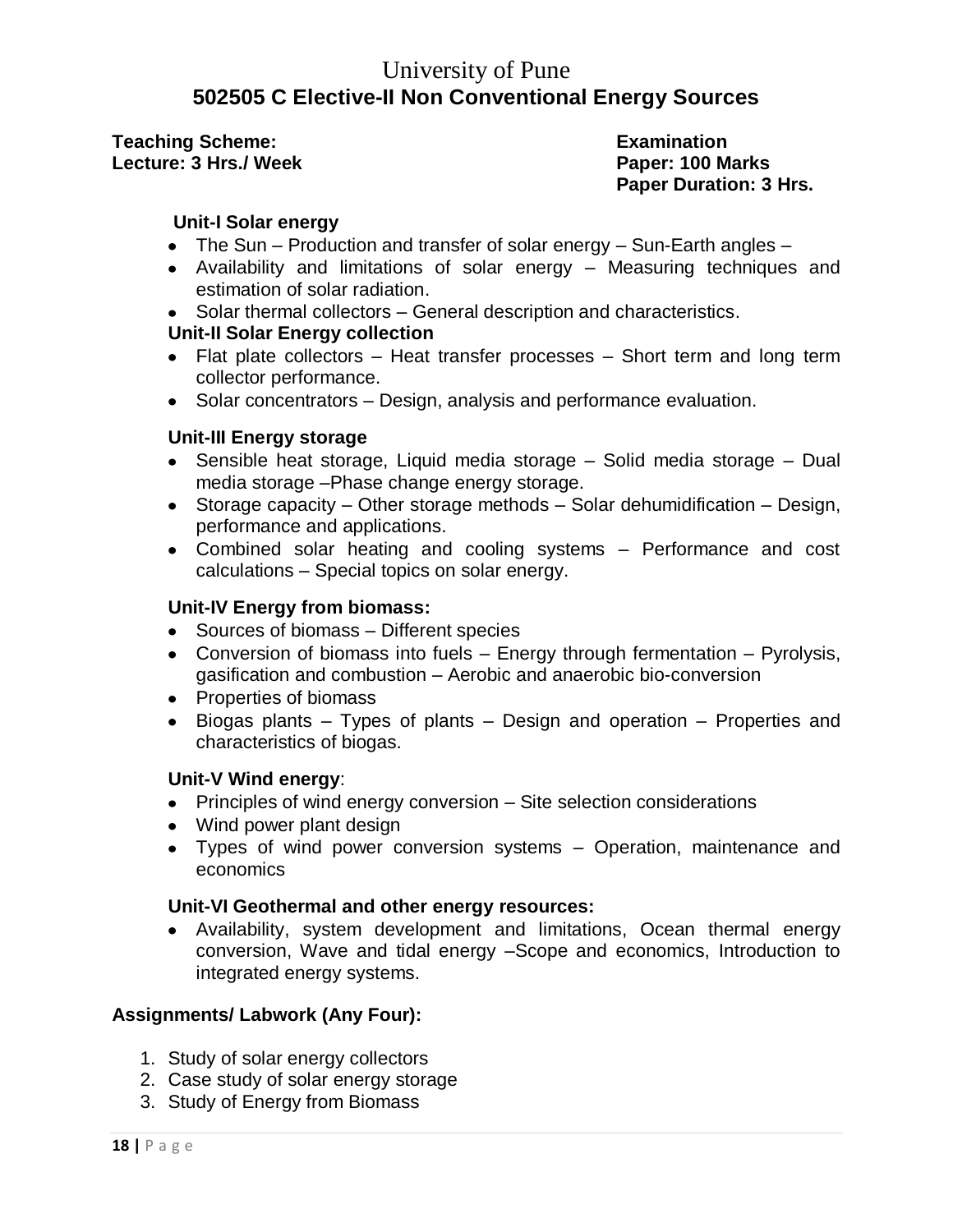- 4. Evaluation of Energy Content in Wind. (Prototype Wind Mill of 500W)
- 5. Study of Geothermal energy
- 6. Study of Ocean and Tidal energy

- 1. J.A. Duffie and W.A. Beckman: Solar Energy Thermal Processes, J. Wiley, 1994
- 2. A.A.M. Saigh (Ed): Solar Energy Engineering, Academic Press, 1977
- 3. F. Kreith and J.F. Kreider: Principles of Solar Engineering, McGraw Hill, 1978
- 4. G.N. Tiwari: Solar Energy-Fundamentals, Design, Modelling and Applications, Narosa Publishers, 2002
- 5. H.P. Garg, S.C. Mullick and A.K. Bhargava: Solar Thermal Energy Storage, 1985
- 6. K.M. Mittal: Non-conventional Energy Systems-Principles, Progress and Prospects, Wheeler Publications, 1997
- 7. G.D. Rai: Non-conventional Energy Sources, Khanna Publishers, 2003
- 8. S. P. Sukhatme, Solar Energy Principles of thermal collection and storage, second edition, Tata McGraw-Hill, New Delhi, 1996
- 9. J. A. Duffie and W. A. Beckman, Solar Engineering of Thermal Processes, second edition, John Wiley, New York, 1991
- 10.D. Y. Goswami, F. Kreith and J. F. Kreider, Principles of Solar Engineering, Taylor and Francis, Philadelphia, 2000
- 11.D. D. Hall and R. P. Grover, Biomass Regenerable Energy, John Wiley, New York, 1987.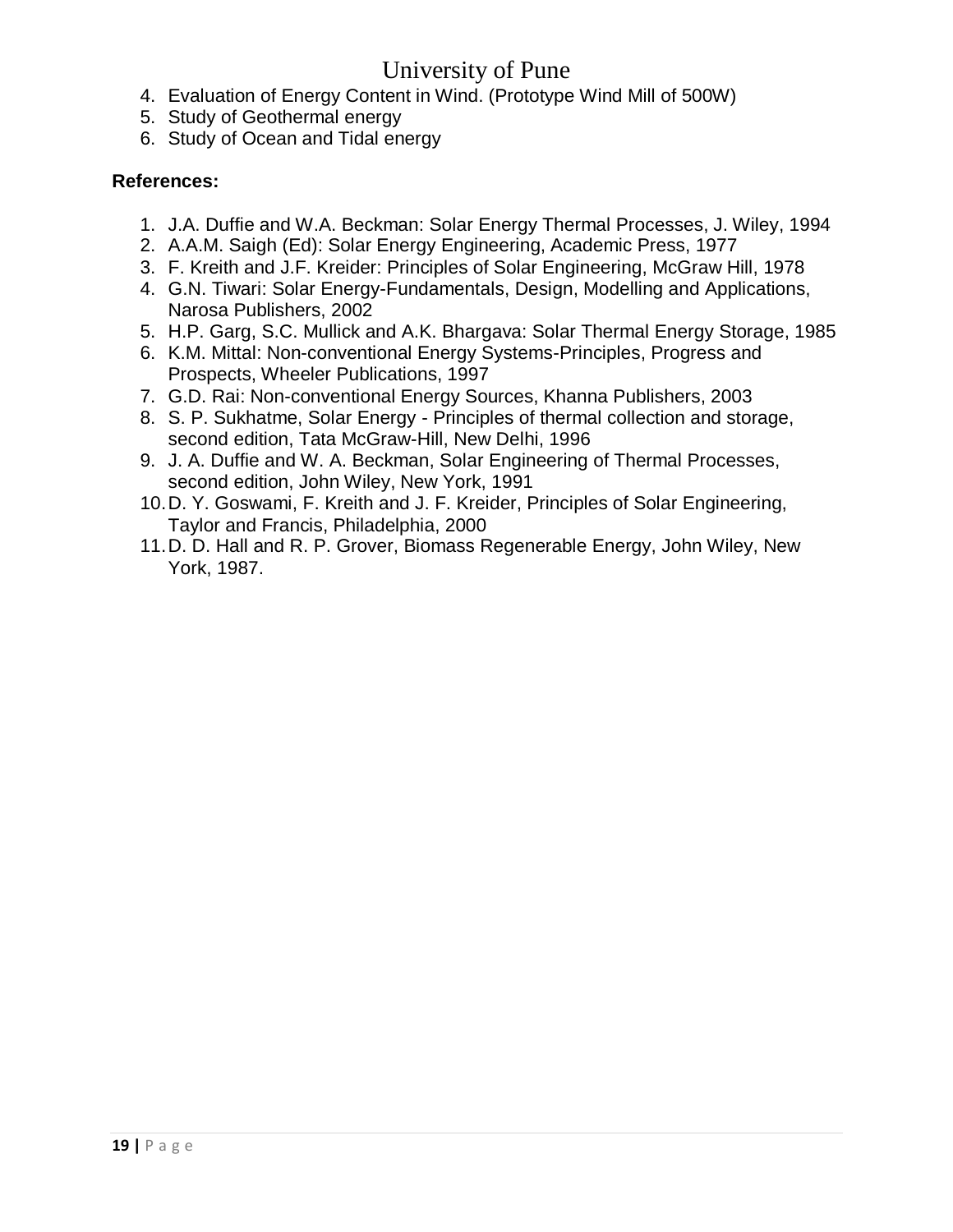# University of Pune **Semester II**

### **502508 Convective Heat Transfer**

#### **Teaching Scheme: Examination Lecture: 3 Hrs. / Week Paper: 100 Marks**

**Paper Duration: 3 Hrs.**

#### **Unit-I**

- Convection: Energy equation thermal boundary layer.
- Forced Convection Practical correlations –flow over surfaces internal flow. Natural convection, combined forced and free convection **Unit-II**
- Combined convection and radiation in flows.
- Fundamentals of convective heat transfer in microtubes and channels Thermodynamic concepts, general laws and particular laws - Governing equations and size effects. **Unit-III**
- Single phase forced convection in microchannels Flow structure entrance length – experimental observations on flow and heat transfer characteristics – Theoretical investigations – Forced convection in mixtures - Gas flow in microchannels.

#### **Unit-IV**

- Boiling and two- phase flow heat transfer in small channels Boiling curve and critical heat flux - flow patterns – Bubble dynamics and thermodynamic aspects. **Unit-V**
- Applications of microchannel heat transfer microchannel heat sinks micro heat pipes and micro heat spreaders – integration of microchannel heat sinks and heat spreaders to silicon structures – experimental and theoretical investigations.

#### **Unit-VI**

- Condensation: modes and mechanisms correlations and problems.
- Heat Exchangers: Heat Exchanger types -LMTD method and the effectiveness – NTU method.

#### **Assignments/ Labwork (Any Four):**

- 1. Study of single phase forced convection in micro channels
- 2. Study of convective heat transfer in microtubes and channels
- 3. Performance evaluation of Heat exchangers
- 4. Verification of Dropwise and Filmwise condensation
- 5. Study of Boiling and critical heat flux of nichrome wire
- 6. Simulation of parallel and counter flow Heat exchangers

#### **References:**

1. J.P. Holman., "Heat and Mass Transfer", Tata McGraw Hill, 8th Ed., 1989.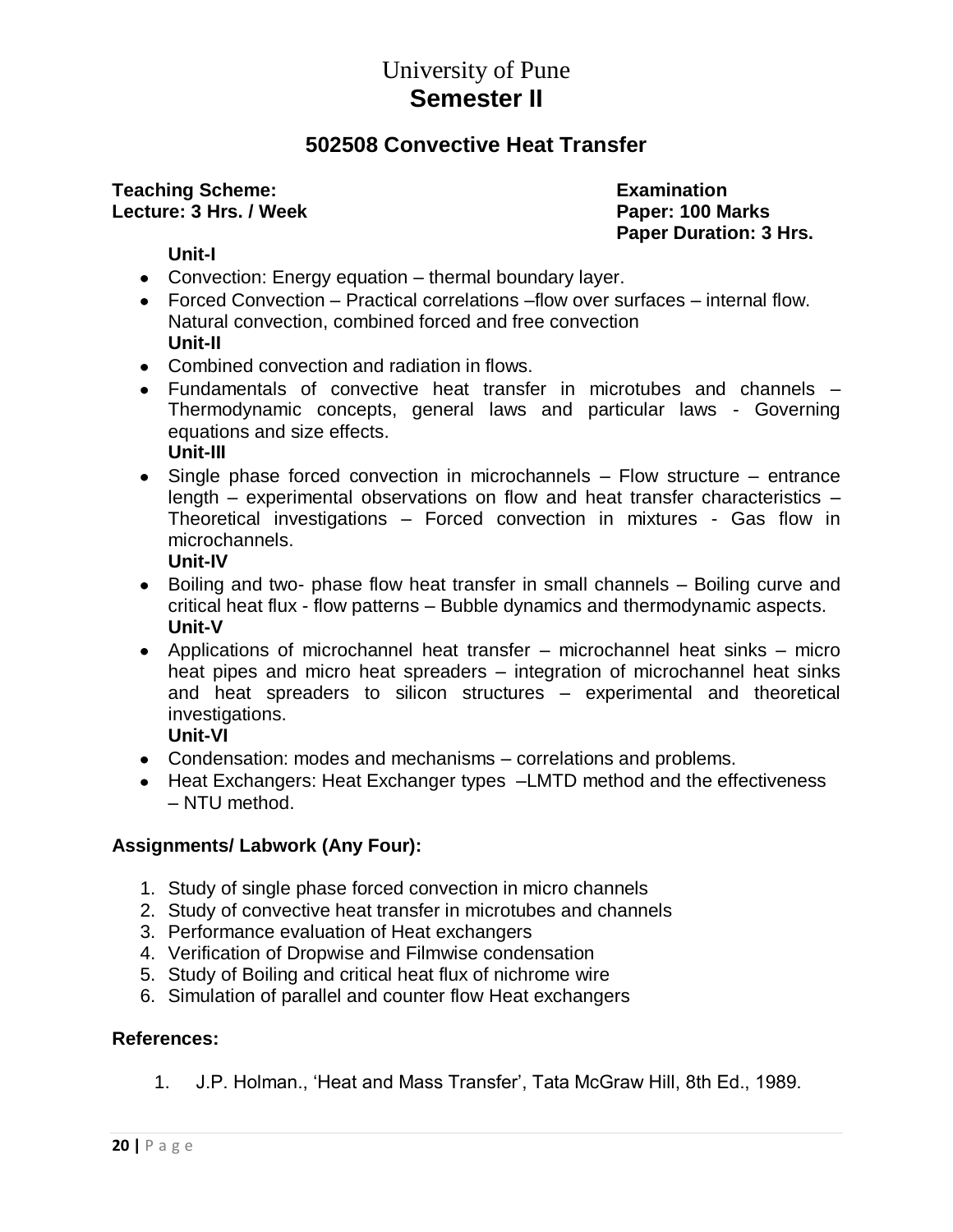- 2. D.D. Kern, "Extended Surface Heat Transfer", New Age International Ltd., 1985.
- 3. F.P. Incropera and D. P. Dewit, \_Fundamentals of Heat and Mass Transfer', 4<sup>th</sup> Ed. John Wiley & Sons, 1998.
- 4. C.P. Kothandaraman., Fundamentals of Heat and Mass Transfer", 2nd Ed., New Age International, 1997.
- 5. E.R.D Eckert and R.M. Drake, Analysis of Heat and Mass Transfer', McGraw Hill, 1980.
- 6. Kays, W.M. and Crawford W., \_Convective Heat and Mass Transfer', McGraw Hill Inc., 1993.
- 7. Burmister L.C., "Convective Heat Transfer", John Willey and Sons, 1983.
- 8. Satish, K., Srinivas, G., Dongqing, L., Stephane, C., and Michael R. K., Heat Transfer and Fluid Flow in Minichannels and Microchannels, First Edition, Elsevier, 2005.
- 9. Garimella, S. V. and C. B. Sobhan, C. B., Transport in Microchannels A Critical Review, in Annual Review of Heat Transfer, Begell House, NY, 2004.
- 10. Chen, G., Nanoscale Energy Transport and Conversion, Oxford University Press, 2005.
- 11. Bejan, Convective Heat Transfer, John Wiley, Inc.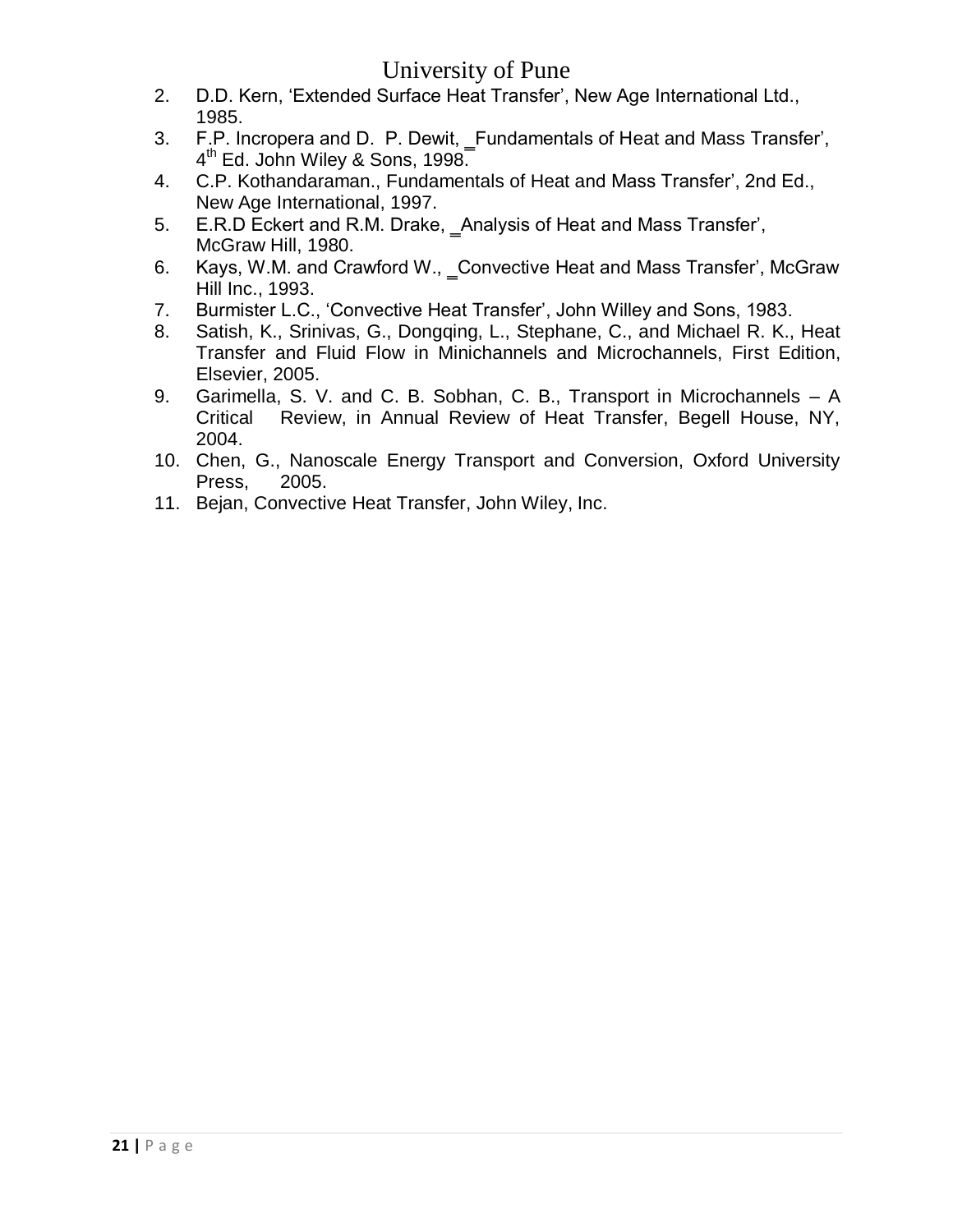# University of Pune **502509 Energy Systems Modeling and Analysis**

**Teaching Scheme: Examination Lecture: 3 Hrs. / Week Paper: 100 Marks**

**Paper Duration: 3 Hrs.**

#### **Unit-I**

- Modelling overview-levels of analysis, steps in model development, examples of models.
- Quantitative Techniques: Interpolation-polynomial, Lagrangian. Curve-fitting, regression analysis, solution of transcendental equations. **Unit-II**
- Systems Simulation-information flow diagram, solution of set of nonlinear algebraic equations, successive substitution, Newton Raphson. Examples of energy systems simulation **Unit-III**
- Optimisation :Objectives / constraints, problem formulation. Unconstrained problems- Necessary & Sufficiency conditions. Constrained Optimisation-Lagrange multipliers, constrained variations, Kuhn-Tucker conditions. **Unit-IV**
- Linear Programming Simplex tableau, pivoting, sensitivity analysis. Dynamic Programming. Search Techniques- Univariate / Multivariate. **Unit-V**
- Case studies of optimisation in Energy systems problems. Dealing with uncertainty- probabilistic techniques. Trade-offs between capital & energy using Pinch Analysis.

**Unit-VI**

Energy- Economy Models: Scenario Generation, Input Output Model. Numerical solution of Differential equations- Overview, Convergence, Accuracy. Transient analysis- application example.

#### **Assignments/ Labwork (Any Four):**

- 1. Case studies of optimisation in Energy systems problems
- 2. Case Study of sensitivity analysis
- 3. Study of Energy- Economy Models
- 4. Assignment on Quantitative Techniques
- 5. Assignment on linear programming
- 6. Assignments on nonlinear programming

- 1. W. F. Stoecker Design of Thermal Systems, Mc Graw Hill, 1981
- 2. S.S. Rao Optimisation theory and applications, Wiley Eastern, 1990
- 3. S.S. Sastry Introductory methods of numerical analysis,Prentice Hall, 1988
- 4. P. Meier Energy Systems Analysis for Developing Countries, Springer Verlag, 1984
- 5. R de Neufville Applied Systems Analysis Mcgraw Hill International Edition 1990
- 6. R.de Neufville, Applied Systems Analysis, Mcgraw Hill, International Edition, 1990
- 7. Beveridge and Schechter,Optimisation Theory and Practice, Mcgraw Hill, 1970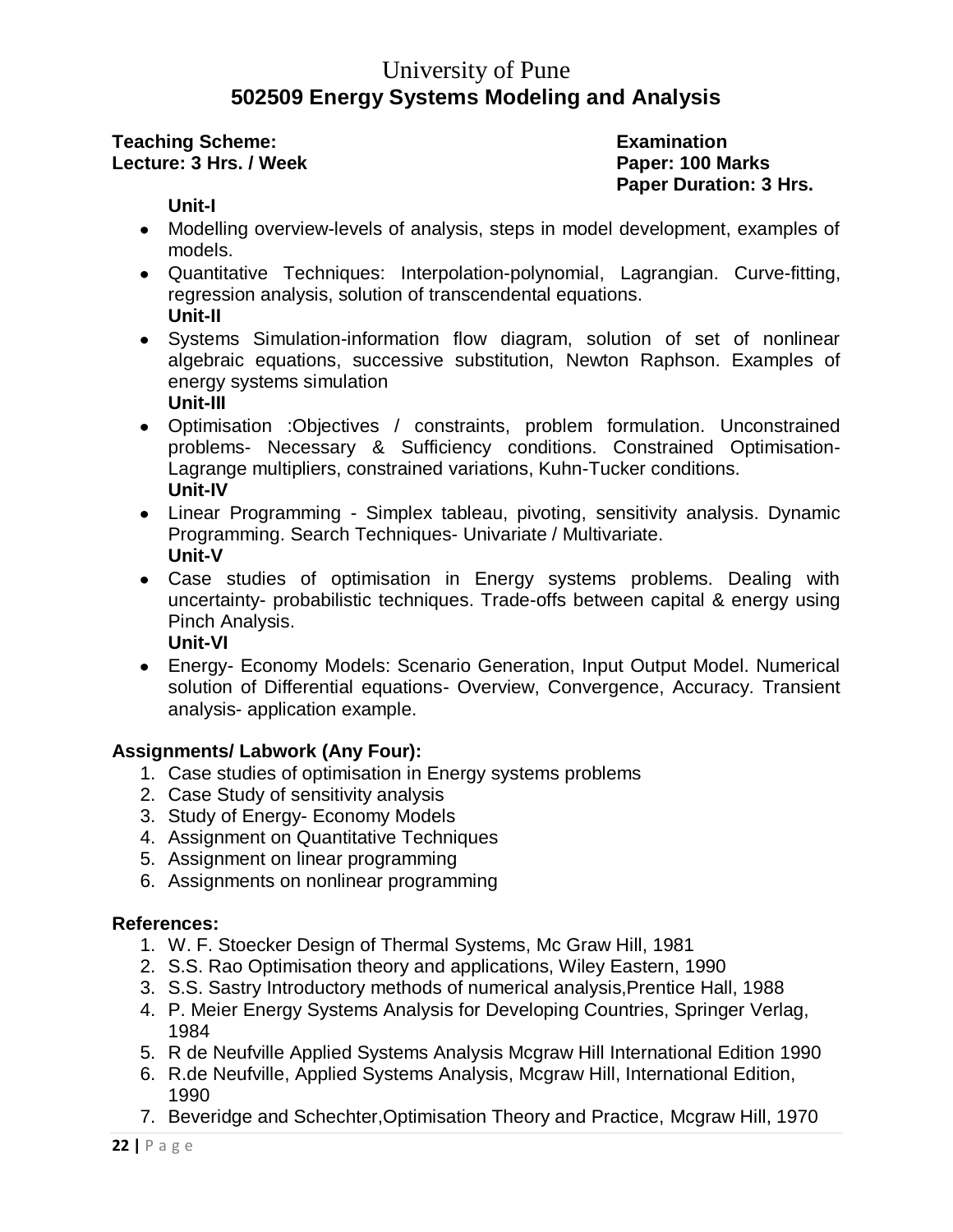### University of Pune **502510 Energy Management**

#### **Teaching Scheme: Examination Lecture: 3 Hrs./ Week Paper: 100 Marks**

**Paper Duration: 3 Hrs.**

#### **Unit-I**

- Importance of energy management. need of energy management and scope of energy management
	- **Unit-II**
- **Energy auditing**: methodology, analysis of past trends (plant data), closing the energy balance, laws of thermodynamics, measurements, portable and on line instruments.
	- **Unit-III**
- **Steam Systems**: Boiler –efficiency testing, excess air control, Steam distribution & use- steam traps, condensate recovery, flash steam utilisation. Thermal Insulation.

**Unit-IV**

**Electrical Systems**: Demand control, power factor correction, load scheduling/shifting, Motor drives- motor efficiency testing, energy efficient motors, motor speed control. Lighting- lighting levels, efficient options, fixtures, day lighting, timers, Energy efficient windows. Energy conservation in Pumps , Fans (flow control), Compressed Air Systems, Refrigeration & air conditioning systems.

**Unit-V**

**Waste heat recovery**: recuperators, regenerators, heat pipes, heat pumps. Cogeneration - concept, options (steam/gas turbines/diesel engine based), selection criteria, control strategy. Heat exchanger networking- concept of pinch, target setting, problem table approach, composite curves. Demand side management.

**Unit-VI**

**Nuclear waste Management**: Scientific and engineering aspects of nuclear waste management. Management of spent fuel, high-level waste, uranium mill tailings, low-level waste and decommissioning wastes. Fundamental processes and governing equations for the evaluation of waste management systems with emphasis on the safety assessment of waste disposal facilities. Regulations and policy issues.

#### **Assignments/ Labwork (Any Four):**

- 1. Wind power and annual energy estimation from wind data.
- 2. Energy audit of small scale industry.
- 3. Pay back analysis, financial work sheet of a renewable energy project.
- 4. Study of waste heat recovery system
- 5. Determination of COP of cooling towers.
- 6. Nuclear Techniques in Environmental Studies.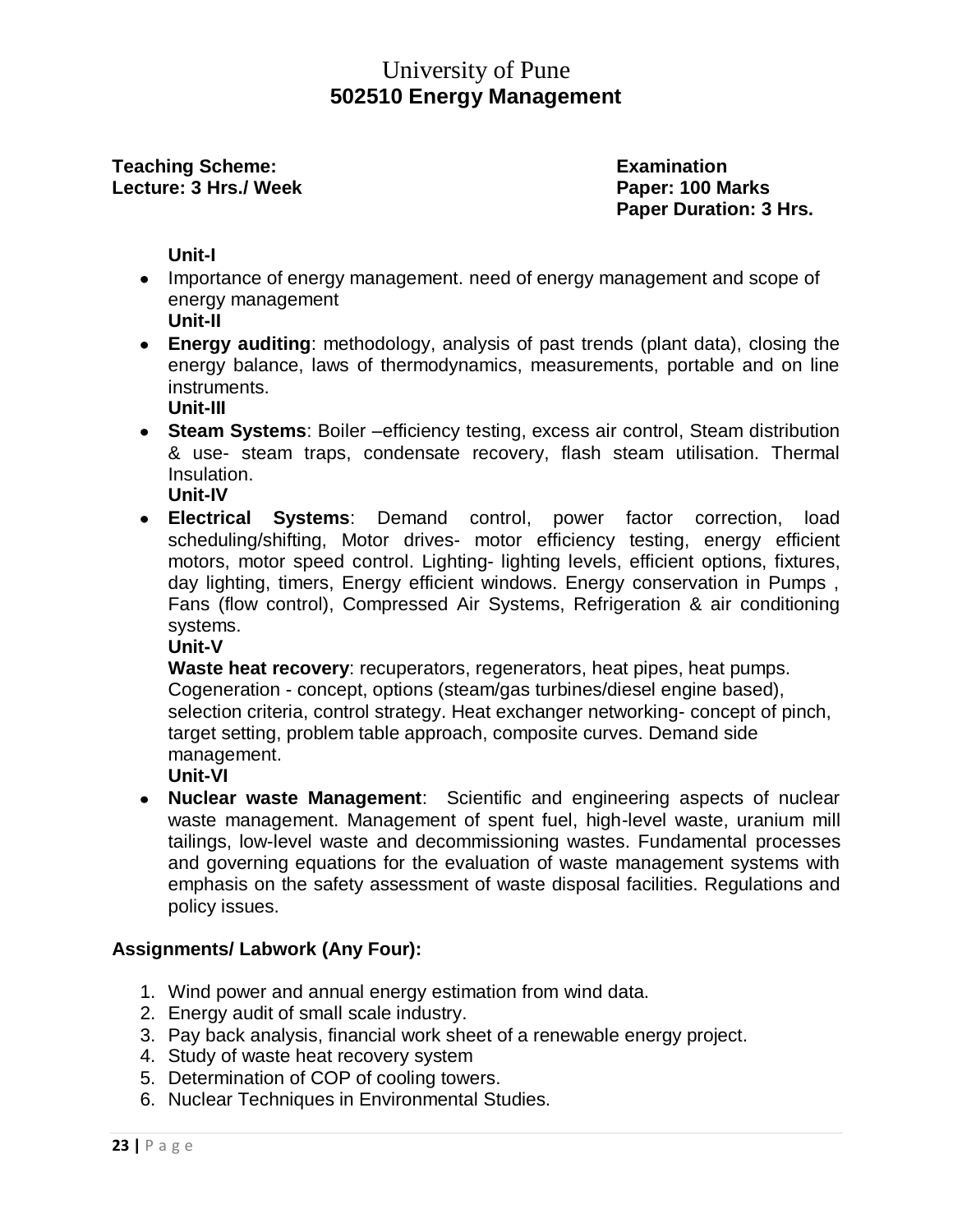- 1. Industrial Energy Conservation Manuals, MIT Press, Mass, 1982.
- 2. I.G.C.Dryden, Butterworths, The Efficient Use of Energy, London, 1982
- 3. W.C.Turner, Wiley, Energy Management Handbook, New York, 1982.
- 4. Technology Menu for Efficient energy use- Motor drive systems, Prepared by National Productivity Council and Center for & Environmental Studies- Princeton Univ 1993.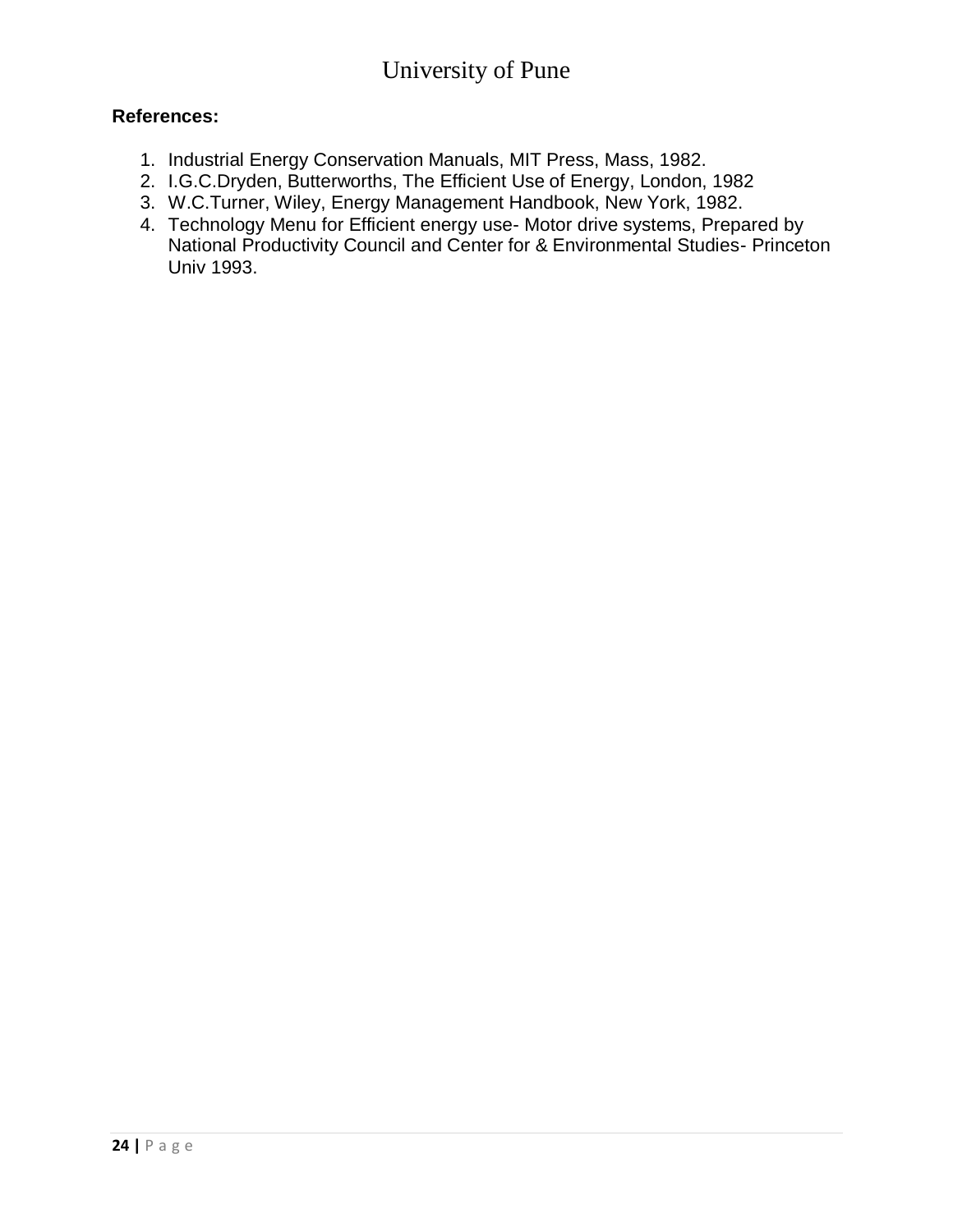### University of Pune **502511 A Elective-III Radiation Safety and Shielding**

**Teaching Scheme:** The Contract Examination **Lecture: 3 Hrs./ Week Paper: 100 Marks**

**Paper Duration: 3 Hrs.**

#### **Unit-I**

- Radiation safety and environmental aspects of nuclear power generation.
- Radiation interaction, photon attenuation **Unit-II**
- Radiation Shielding, internal and external dose evaluation
- Reactor effluents and release of radioactivity into the environment, transportation and disposal of radioactive waste **Unit-III**
- Environmental impact of nuclear power plants.
- Radiation hazards **Unit-IV**
- Surface contamination and control
- Radiation emergency preparedness **Unit-V**
- Protection against radiation exposure
- Nuclear power plant safety requirements **Unit-VI**
- Conceptual design of safety systems

#### **Assignments/ Labwork (Any Four):**

- 1. Studies of environmental aspects and safety of radiation
- 2. Study of Radiation Shielding
- 3. Study of Radiation hazards
- 4. Study of Nuclear power plant safety requirements
- 5. Design of safety systems
- 6. Precautions and awareness of radiation accidents

- 1. E.E. Lewis, Nuclear Power Reactor Safety, Wiley Inter-science, 1977
- 2. [J. Kenneth Shultis,](http://www.google.co.in/search?tbo=p&tbm=bks&q=inauthor:%22J.+Kenneth+Shultis%22) [Richard E. Faw,](http://www.google.co.in/search?tbo=p&tbm=bks&q=inauthor:%22Richard+E.+Faw%22) "Radiation shielding", Prentice Hall PTR, 1996
- 3. Jacob Shapiro, Radiation Protection: A Guide for Scientists, Regulators, and Physicians, La Editorial, UPR, 2002.
- 4. [Harold Etherington,](http://www.google.co.in/search?tbo=p&tbm=bks&q=inauthor:%22Harold+Etherington%22) "Nuclear engineering handbook", McGraw-Hill
- 5. [M. F. Kaplan,](http://www.google.co.in/search?tbo=p&tbm=bks&q=inauthor:%22M.+F.+Kaplan%22) Concrete radiation shielding: Nuclear Physics, Concrete Properties, Design and Construction, Longman Scientific & Technical, 1989
- 6. [Arthur B. Chilton,](http://www.google.co.in/search?tbo=p&tbm=bks&q=inauthor:%22Arthur+B.+Chilton%22) [J. Kenneth Shultis,](http://www.google.co.in/search?tbo=p&tbm=bks&q=inauthor:%22J.+Kenneth+Shultis%22) [Richard E. Faw,](http://www.google.co.in/search?tbo=p&tbm=bks&q=inauthor:%22Richard+E.+Faw%22) Principles of radiation shielding, Prentice-Hall, 1984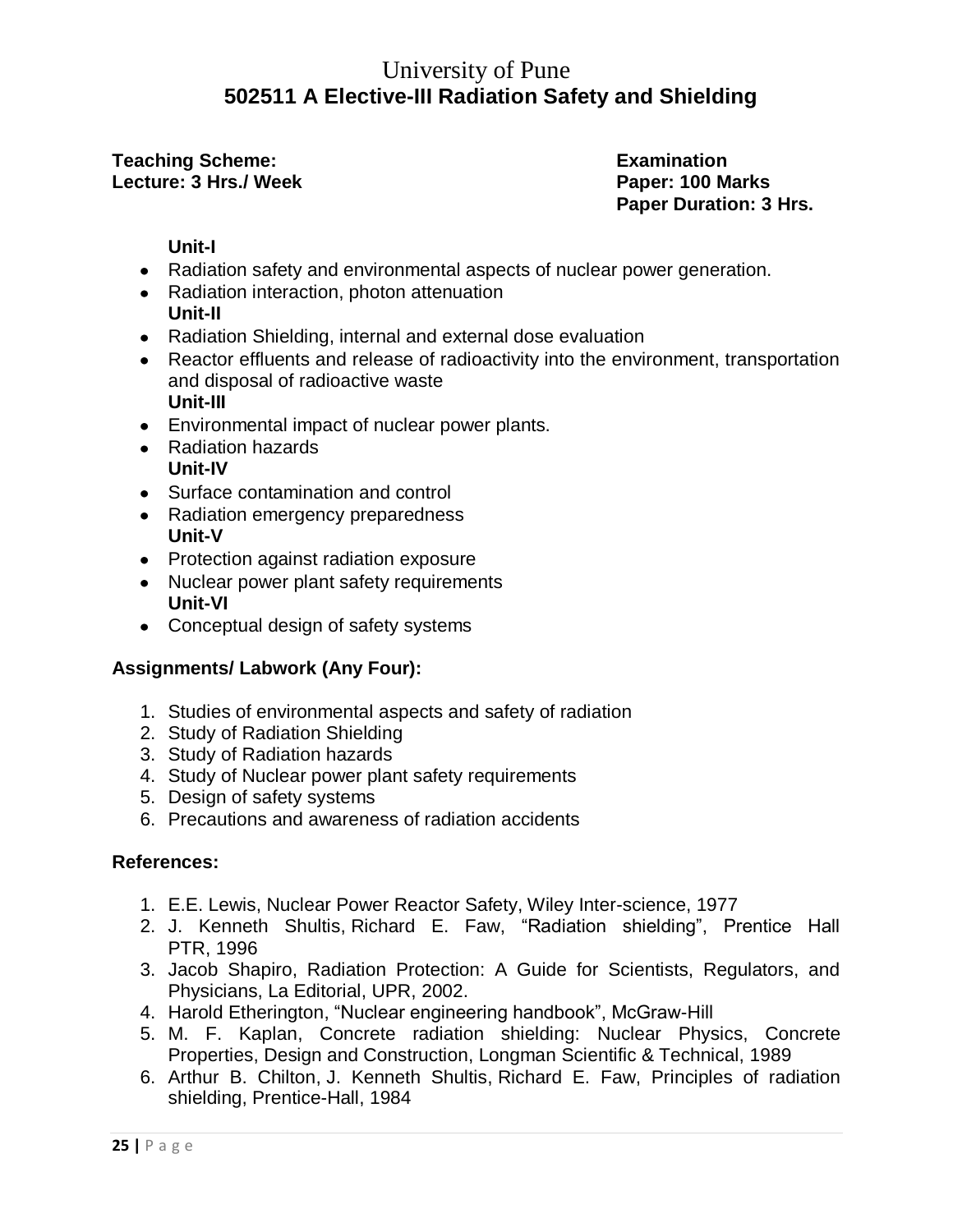### University of Pune **502511 B Elective-III Energy and Climate**

#### **Teaching Scheme: Examination Lecture: 3 Hrs/ Week Paper: 100 Marks**

**Paper Duration: 3 Hrs.**

#### **Unit-I**

Energy and us: Energy terms; Current energy scenario (World, US, India) Fossil energy Vs renewable sources; Electricity; Future projections; Externalities of energy use.

#### **Unit-II**

• Carbon Cycle: Natural systems – autotrophs, heterotrophs, energy flows, preindustrial humanity; Photosynthesis- efficiency of natural ecosystems, forests and various crops; Respiration, combustion and other oxidation processes; **Biomethanation** 

#### **Unit-III**

- Climate Science Research: Climate history; Greenhouse gas effect; Anthropogenic climate change; Role of different gases; Global problem; Integrated assessment models; Impacts and adaptation; Uncertainties; Precautionary principle **Unit-IV**
- Carbon Sequestration: Biological pathways; Physico-chemical methods;  $CO<sub>2</sub>$ capture from large point sources; Pre-, post- and oxy-combustion technology; Transport, storage and monitoring; Feasibility, economics and public perceptions; Case studies **Unit-V**
- Climate Policy: Kyoto protocol; UNFCCC; IPCC; Geopolitics of GHG control; **Unit-V**
- Carbon market CDM and other emission trading mechanisms; Non-CO<sub>2</sub> GHGs; Relevance for India

#### **Assignments/ Labwork (Any Four):**

- 1. Studies of Current energy scenario of India and world
- 2. Study of carbon cycle and carbon credit
- 3. Study of Anthropogenic climate change
- 4. Case Study on Carbon market
- 5. Study of Climate Policy
- 6. Study of Environmental impact

- 1. Energies: V Smil, MIT Press, Cambridge, 1999.
- 2. Global Warming: J Houghton, Cambridge University Press, New York, 1997
- 3. IPCC Special Report on Carbon Dioxide Capture and Storage: B Metz et al (Eds), Cambridge University Press, NY, 2005.
- 4. CDM Country Guide for INDIA: Institute for Global Environmental Strategies (Ed), Ministry of the Environment, Japan, 2005.
- 5. Global Environmental Issues:F Harris (Ed),John Wiley,Chichester, 2004.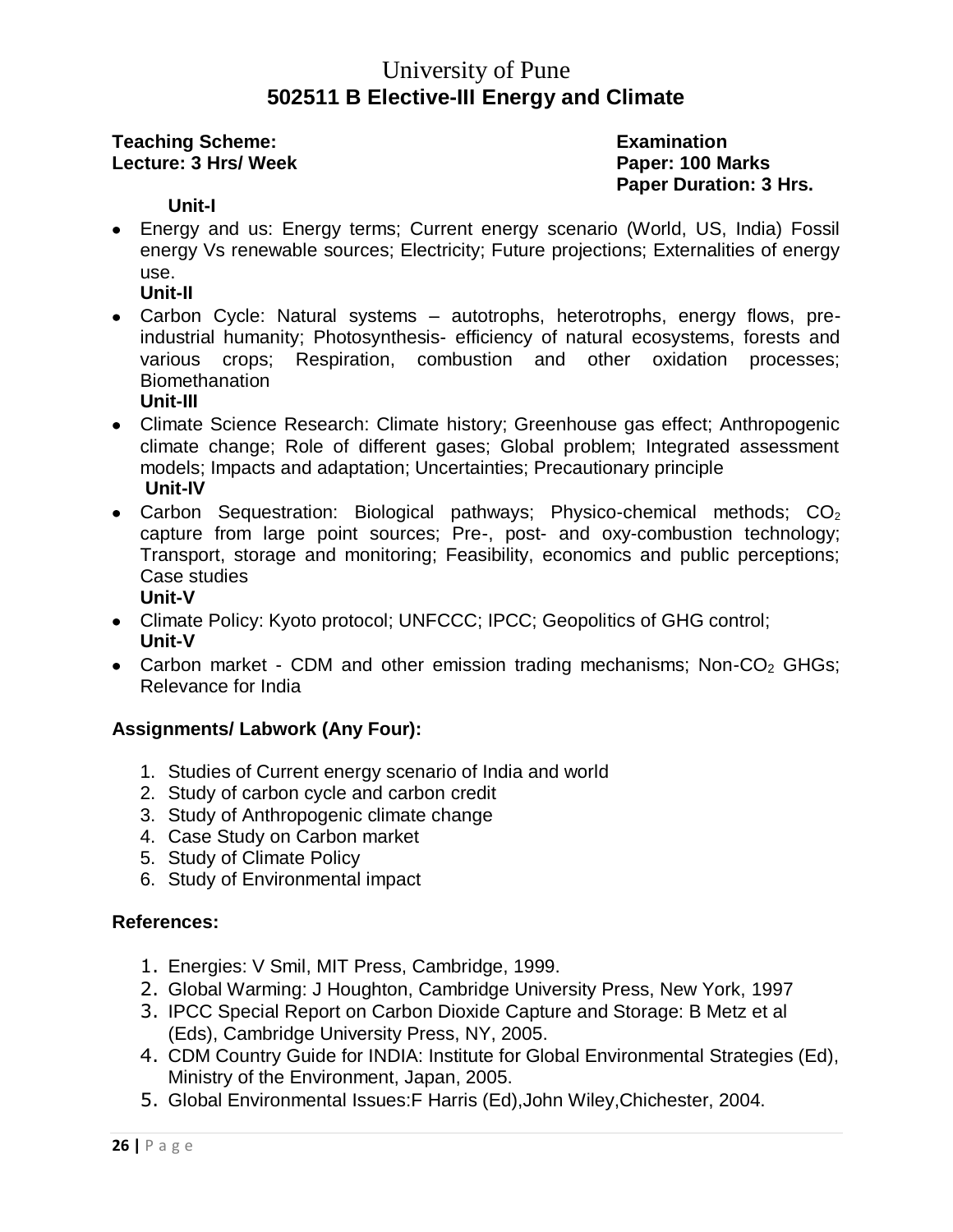- 6. "Carbon Capture and Sequestration: Integrating Technology, Monitoring, and Regulation" edited by E J Wilson and D Gerard, Blackwell Publishing, Ames, Iowa, USA, 2007
- 7. Energy and the environment: J A Fay and D S Golomb, Oxford University Press, New York, 2002.
- 8. Introduction to Engineering and the Environment: E S Rubin, McGraw Hill, New York, 2001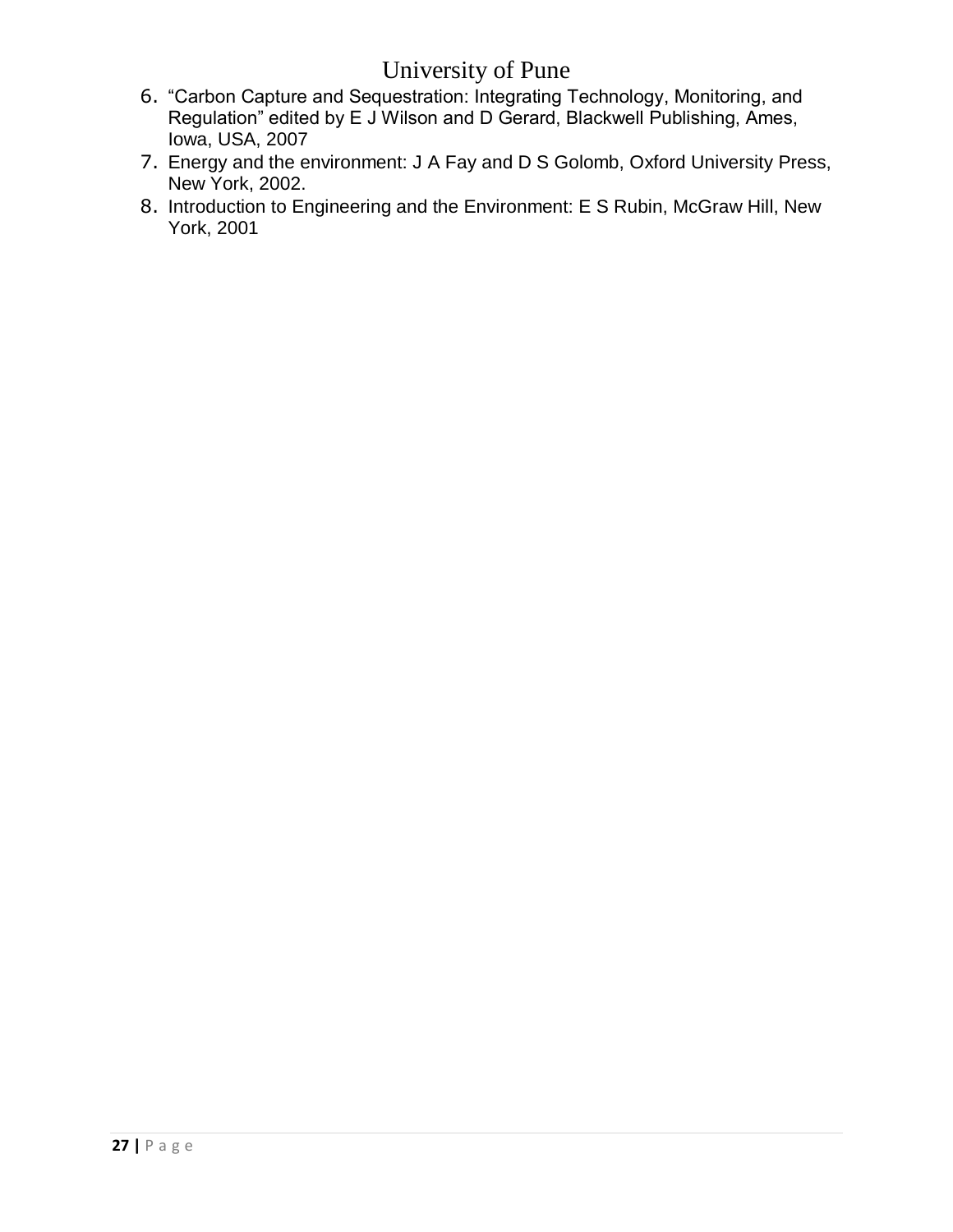### University of Pune **502511 C Elective-III Energy Regulatory Frameworks**

**Teaching Scheme: Examination Lecture: 3 Hrs./ Week Paper: 100 Marks**

**Paper Duration: 3 Hrs.**

#### **Unit-I**

- Energy policies of India Supply focus approach and its limitations Energy paradigms – DEFENDUS approach - End use orientation - Energy policies and development - Case studies on the effect of Central and State policies on the consumption and wastage of energy - Critical analysis - Need for renewable energy policies in India. **Unit-II**
- Legislation for regulation and its effective implementation for nuclear power plants. Role of Central and State Electricity Regulatory Commissions **Unit-III**
- Role of Atomic Energy Regulatory Board (AERB) and Department of Atomic Energy (DAE)
	- **Unit-IV**
- Legislation, rules and regulations for safe electricity generation:-
- The Factories Act 1948, Applicable AERB Safety Codes, Guides and Technical Specifications, The Atomic Energy Act 1962, The Indian Electricity Act 1910, The Environmental Protection Act 1986, The Air (Prevention and Control of Pollution) Act 1981, The Water (Prevention and Control of Pollution) Act 1974, The Boiler Act.

#### **Unit-V**

- Compliance with legal and regulatory requirements **Unit-VI**
- Surveillance requirements and systems
- Comparison with the regulatory framework of conventional industry

#### **Assignments/ Labwork (Any Four):**

- 1. Study of Energy policies of India
- 2. Study of Role of Atomic Energy Regulatory Board (AERB) and Department of Atomic Energy (DAE)
- 3. Study of Compliance with legal and regulatory requirements
- 4. Case Study on Surveillance requirements and systems
- 5. Case studies on the effect of Central and State policies on the consumption and wastage of energy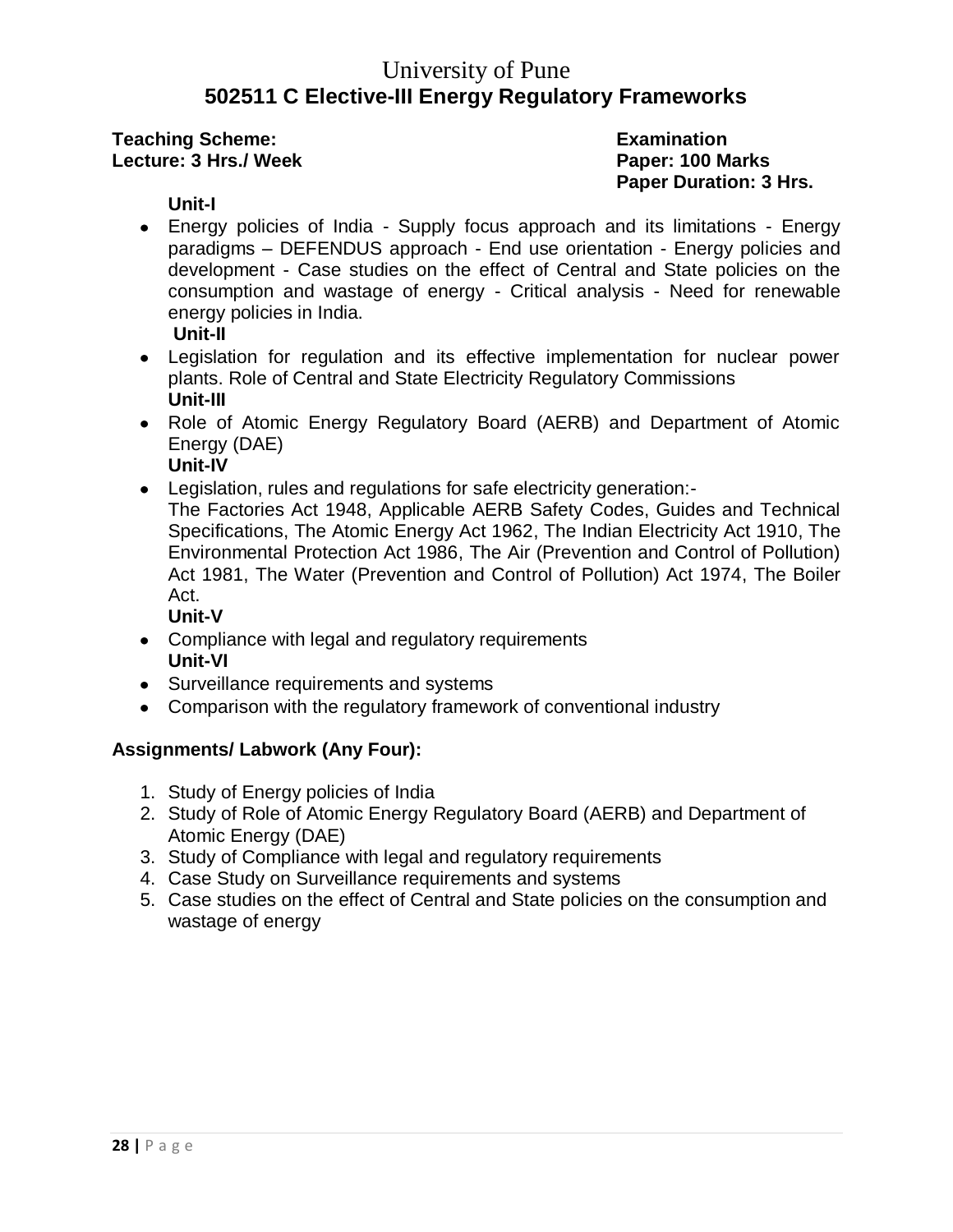- 1. J. Goldemberg, T.B. Johansson, A.K.N. Reddy and R.H. Williams: Energy for a Sustainable World, Wiley Eastern, 1990.
- 2. IEEE Bronze Book: Energy Auditing, IEEE Publications, 1996
- 3. P. Chandra: Financial Management Theory and Practice, Tata McGraw Hill, 1992
- 4. Annual Energy Planning Reports of CMIE, Govt. of India
- 5. A.K.N. Reddy and A.S. Bhalla: The Technological Transformation of Rural India, UN Publications, 1997
- 6. A.K.N. Reddy, R.H. Williams and J.B. Johanson: Energy After Rio-Prospects and Challenges, UN Publications, 1997
- 7. P. Meier and M. Munasinghe: Energy Policy Analysis & Modeling, Cambridge University Press, 1993
- 8. R.S. Pindyck and D.L. Rubinfeld: Economic Models and Energy Forecasts, 4e, McGraw Hill, 1998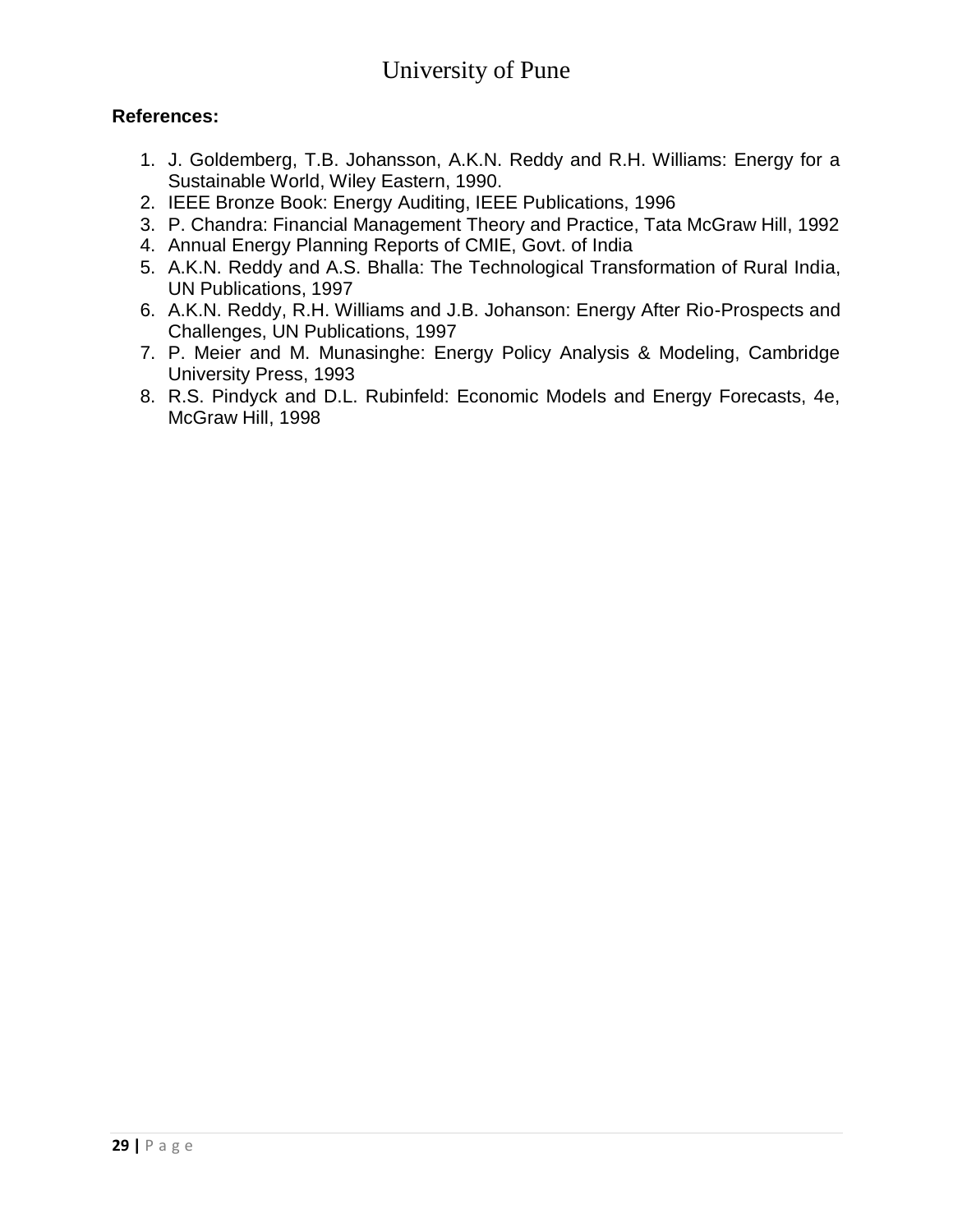# University of Pune **502512 A Elective-IV Nuclear Measurement and Detection**

**Teaching Scheme: Examination Lecture: 3 Hrs./ Week Paper: 100 Marks**

**Paper Duration: 3 Hrs.**

#### **Unit-I Radiometric quantities and interaction coefficients:**

Radiation field; fluence (rate); energy fluence (rate); cross section; mass attenuation coefficient; mass stopping power

#### **Unit-II Dosimetric quantities**

Exposure (rate); kerma (rate); energy imparted; absorbed dose (rate); linear energy transfer (LET), lineal energy; organ dose

#### **Unit-III Radiation protection quantities**

Equivalent dose (rate); radiation weighting factor (wR); Effective dose, tissue weighting factor (wT); operational quantities: ambient dose equivalent; directional dose equivalent; personal dose equivalent; intake; committed dose Lecture notes

#### **Unit-IV Dosimetric calculations**

Relationship between fluence, kerma and absorbed dose; air kerma rate constant; calculation of kerma and absorbed dose Bragg-Gray cavity principle; measurement of absorbed dose with ionization in gas filled cavity; electronic equilibrium; composition of homogeneous cavity; large cavity; small cavity; recombination effects; correction factors for determination of absorbed dose to water in photon and electron beams Point sources, plane sources, and volume sources; absorption and scattering in air and in the body; attenuation of primary radiation and buildup of secondary radiation; concepts of extended and aligned fields; influence of geometry Calculation of dose from neutron sources Micro dosimetry; tissue equivalent detectors

#### **Unit-V Detectors**

Gas filled detectors Ionization chambers with current measurements; condenser chambers; pressure ionization chamber; extrapolation chambers; proportional chambers; GM tubes Scintillation detectors Solid and liquid scintillators; quenching Semiconductor detectors Photographic emulsions Thermoluminescent detectors Nuclear track detectors Neutron detectors Detectors using  $(n, \Box)$  or  $(n,p)$  reactions or activation or others Imaging detectors Other detectors: electrets; self-powered detectors; thermally stimulated exoelectron emission (TSEE); radiophotoluminescent detectors (RPLD)

#### **Unit-VI Measurement techniques**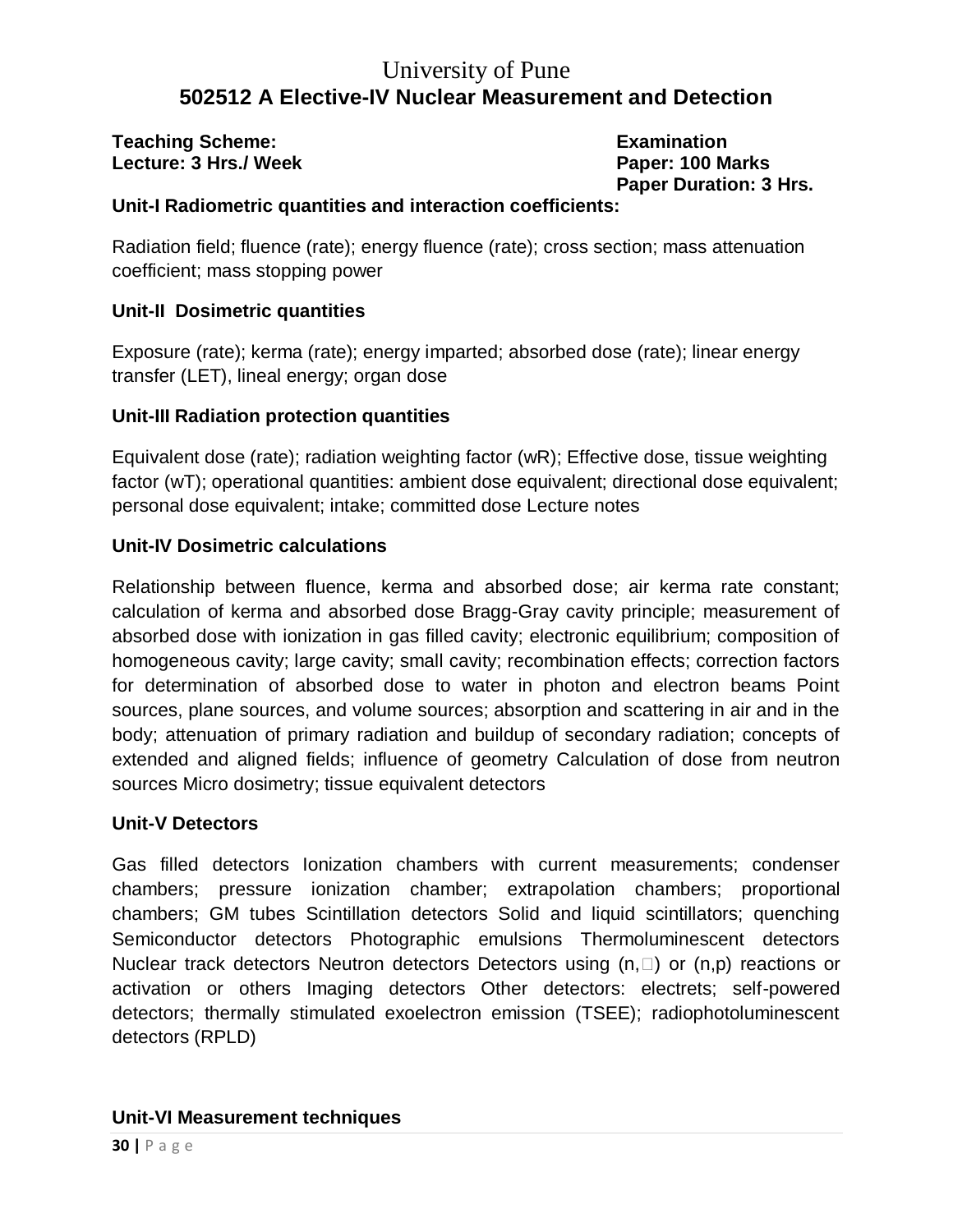Efficiency (geometric and intrinsic), background, geometry, statistics; pulse counting scalers and rate meters; discriminators; resolution; pulse height analysis – coincidence and anticoincidence; pulse shape analysis; computer analysis of spectra.

#### **Assignments/ Labwork (Any Four):**

- 1. Studies of Nuclear measurement techniques
- 2. Study of Dosimetric quantities
- 3. Study of Radiation protection quantities
- 4. Case Study on Nuclear Measurement and Detection
- 5. Study of Radiation protection quantities
- 6. Study of Detectors

- 1. Glenn F. Knoll, Radiation Detection and Measurement, John Wiley & Sons, 2010
- 2. [Michael Fiederle,](http://www.google.co.in/search?tbo=p&tbm=bks&q=inauthor:%22Michael+Fiederle%22) [Arnold Burger,](http://www.google.co.in/search?tbo=p&tbm=bks&q=inauthor:%22Arnold+Burger%22) [Larry Franks,](http://www.google.co.in/search?tbo=p&tbm=bks&q=inauthor:%22Larry+Franks%22) Nuclear Radiation Detection Materials – 2011, Materials Research Society, 2012.
- 3. [Glenn F. Knoll,](http://www.google.co.in/search?tbo=p&tbm=bks&q=inauthor:%22Glenn+F.+Knoll%22) Radiation Detection and Measurement, John Wiley & Sons, 2010
- 4. [S.S. Kapoor,](http://www.google.co.in/search?tbo=p&tbm=bks&q=inauthor:%22S.S.+Kapoor%22) [V. Ramamurthy,](http://www.google.co.in/search?tbo=p&tbm=bks&q=inauthor:%22V.+Ramamurthy%22) Nuclear Radiation Detectors, New Age International, 1993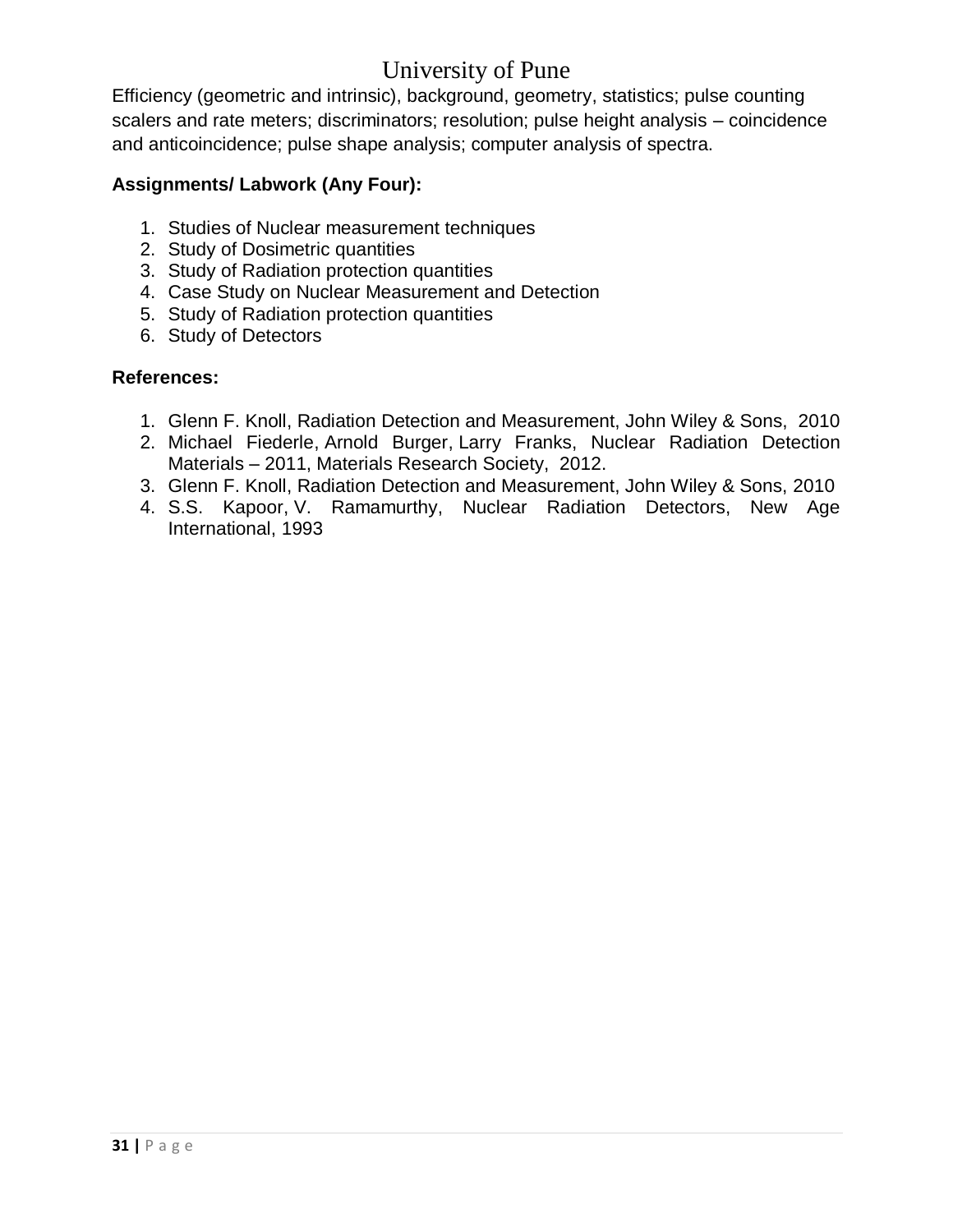# University of Pune **502512 B Elective-IV Energy Resources and Economics**

#### **Teaching Scheme:** The Contract Examination **Lecture: 3 Hrs./ Week Paper: 100 Marks**

**Paper Duration: 3 Hrs.**

#### **Unit-I**

- Overview of World Energy Scenario Dis-aggregation by end-use, by supply
- Fossil Fuel Reserves Estimates
- Duration Overview of India's Energy Scenario Dis-aggregation by end-use, by supply **Unit-II**
- Reserves Country Energy Balance Construction Examples
- Trends in energy use patterns
- Energy and development linkage. **Unit-III**
- Energy Economics Simple Payback Period, Time Value of Money, IRR, NPV, Cost of Saved Energy, Cost of Energy generated,
- Examples from energy generation and conservation
- Elements of nuclear power plant cost **Unit-IV**
- Cash flows covering the entire life cycle
- Cost estimation and revision methods
- Cost of capital **Unit-V**
- Unit energy cost
- Mandatory liabilities like decommissioning and international safeguard obligations
- Financial planning, analysis and control **Unit-VI**
- Interest during construction
- Comparison of cost of nuclear power plant with thermal & other power plants
- Energy Chain, Primary energy analysis Life Cycle Assessment, Net Energy Analysis.

#### **Assignments/ Labwork (Any Four):**

- 1. Studies of Fossil Fuel Reserves Estimates
- 2. Study of Trends in energy use patterns
- 3. Study of Energy Economics
- 4. Study on Cost estimation and revision methods
- 5. Study of Financial planning, analysis and control
- 6. Study of Life Cycle Assessment and Net Energy Analysis.

#### **References:**

1. Energy and the Challenge of Sustainability, World energy assessment, UNDP New York, 2000.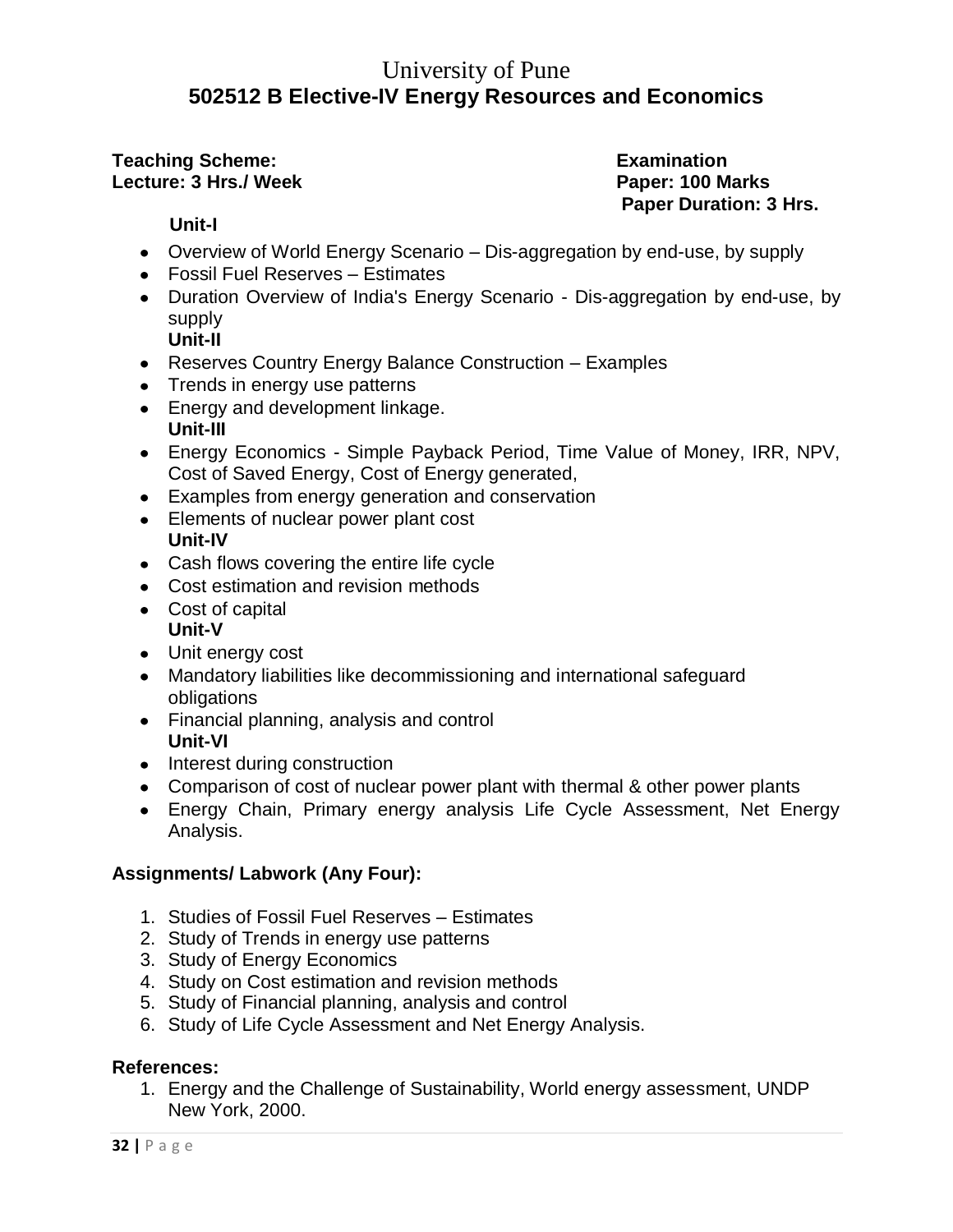- 2. AKN Reddy, RH Williams, TB Johansson, Energy after Rio, Prospects and challenges, UNDP, United Nations Publications, New York, 1997.
- 3. Nebojsa Nakicenovic, Arnulf Grubler and Alan McDonald Global energy perspectives, Cambridge University Press, 1998
- 4. [Ferdinand E. Banks,](http://www.google.co.in/search?tbo=p&tbm=bks&q=inauthor:%22Ferdinand+E.+Banks%22) Energy Economics: A Modern Introduction, Springer, 2000